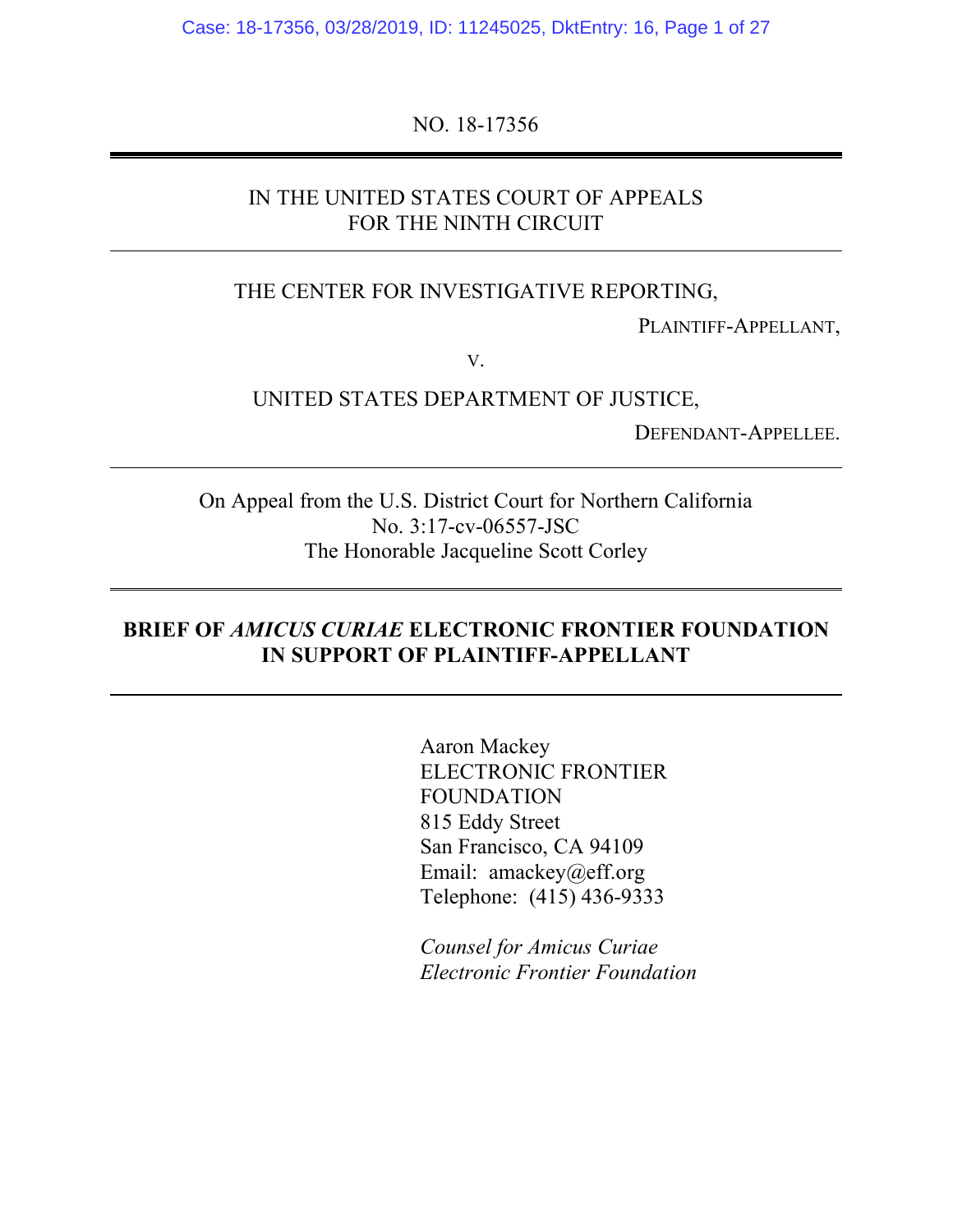## **DISCLOSURE OF CORPORATE AFFILIATIONS AND OTHER ENTITIES WITH A DIRECT FINANCIAL INTEREST IN LITIGATION**

Pursuant to Rule 26.1 of the Federal Rules of Appellate Procedure, *amicus* 

*curiae* Electronic Frontier Foundation states that it does not have a parent

corporation and that no publicly held corporation owns 10% or more of its stock.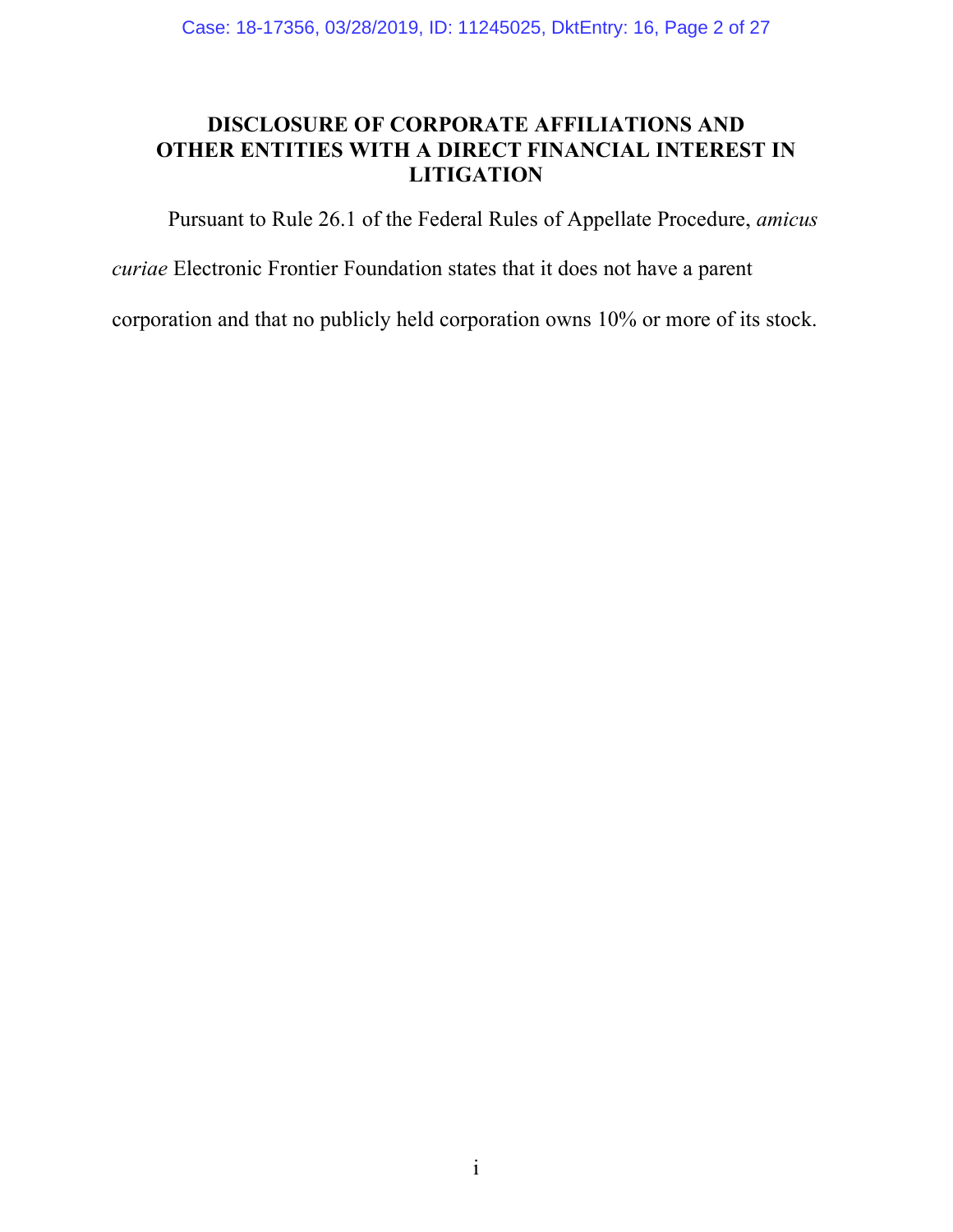# **TABLE OF CONTENTS**

| $I_{\cdot}$ |                | As the Government Creates Massive Databases, Releasing<br>Statistical Aggregate Data Through FOIA Is Crucial to<br>Ensure Transparency and Oversight While Balancing |
|-------------|----------------|----------------------------------------------------------------------------------------------------------------------------------------------------------------------|
|             | $\mathbf{A}$ . | Disclosing Statistical Aggregate Data Provides an<br>Important Check on Government Databases that                                                                    |
|             | <b>B.</b>      | Ensuring FOIA Provides Access to Aggregate<br>Government Data Is Essential After the Executive<br>Branch Stopped Proactively Disclosing Important Data11             |
| II.         |                | This Court Should Reverse the District Court's Erroneous<br>Decision that Releasing Statistical Aggregate Data                                                       |
|             |                |                                                                                                                                                                      |
|             |                | CERTIFICATE OF COMPLIANCE WITH TYPE-VOLUME<br>20                                                                                                                     |
|             |                |                                                                                                                                                                      |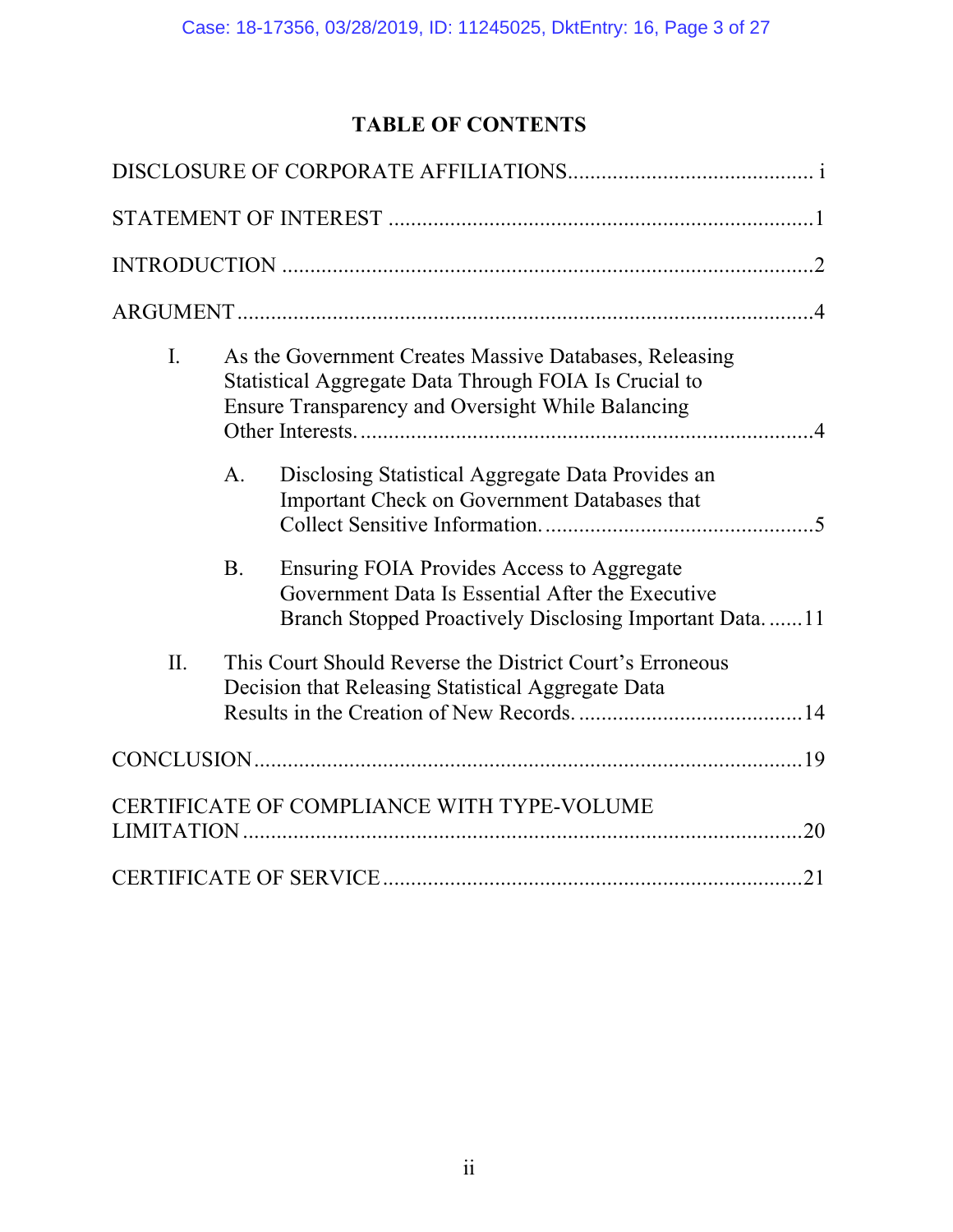# **TABLE OF AUTHORITIES**

# **Cases**

| <b>Statutes</b>                                             |  |
|-------------------------------------------------------------|--|
| Yeager v. DEA,                                              |  |
| Schladetsch v. Department of Housing and Urban Development, |  |
| <i>National Security Counselors v. CIA,</i>                 |  |
| NAACP v. Alabama,                                           |  |
| May v. Department of Air Force,                             |  |
| Knight Institute v. DHS,                                    |  |
| Disabled Officer's Association v. Rumsfeld,                 |  |

### **Statutes**

| Electronic FOIA Amendments, Pub. L. No. 104-231, 110 Stat. 3048 (1996)  3, 15 |  |
|-------------------------------------------------------------------------------|--|
| Foundations for Evidence-Based Policymaking Act, Pub. L. No. 115-435,         |  |
|                                                                               |  |

# **Legislative Materials**

| Congressional Directive: Division A – Agriculture, Rural Development, Food and |  |
|--------------------------------------------------------------------------------|--|
| Drug Administration, and Related Agencies Appropriations Act (2018) 13         |  |
|                                                                                |  |
|                                                                                |  |
|                                                                                |  |
|                                                                                |  |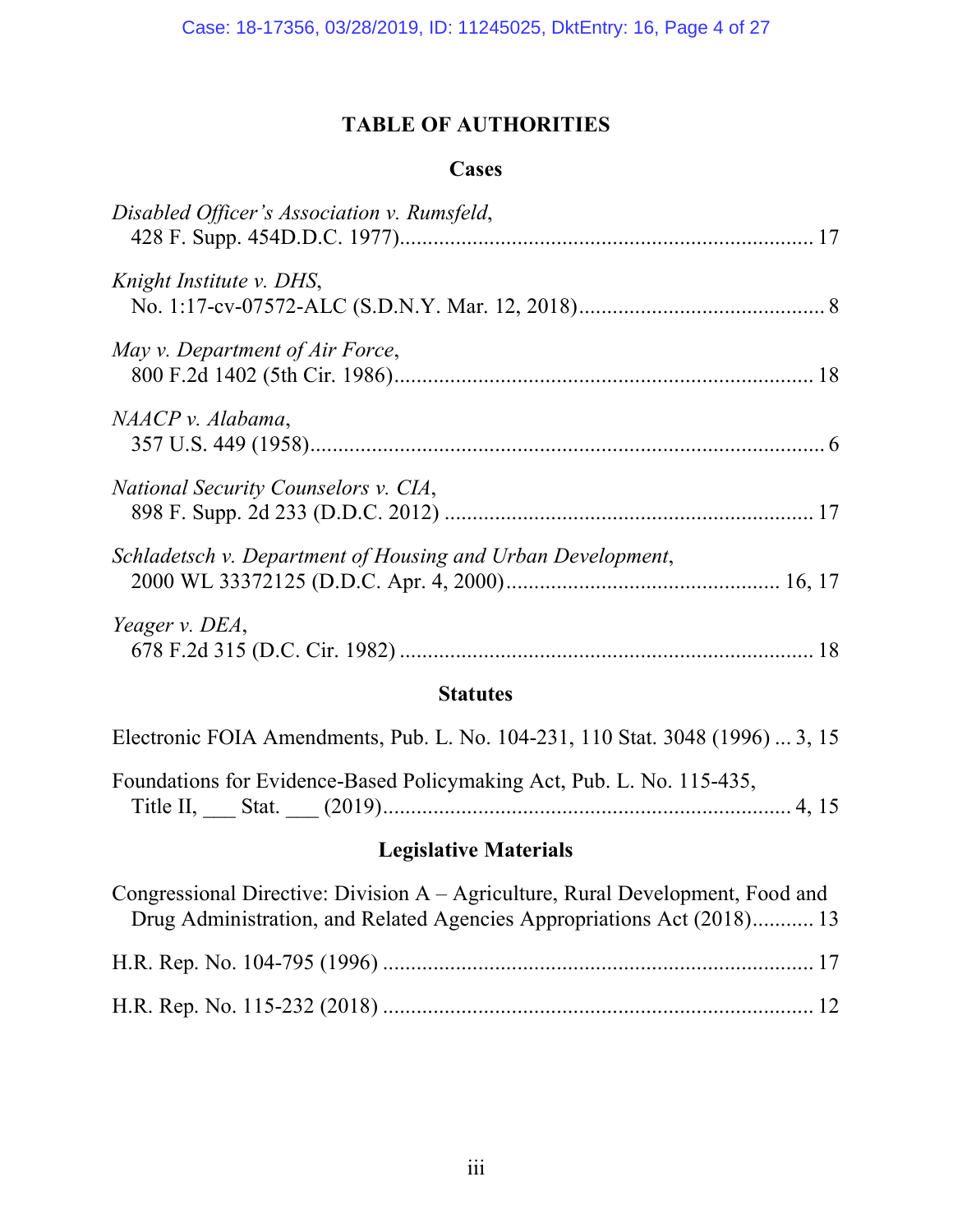# **Other Authorities**

| Aleksander Danielyan, EFF Urges DHS to Abandon Social Media Surveillance<br>and Automated "Extreme Vetting" of Immigrants, EFF Deeplinks Blog (Nov.              |
|------------------------------------------------------------------------------------------------------------------------------------------------------------------|
| Amanda Carrozza, USDA Urged by Congress to Reinstate Access to Inspection                                                                                        |
| Animal Welfare Enforcement Actions, Dep't of Agriculture  12, 13                                                                                                 |
| Coral Davenport, How Much Has 'Climate Change' Been Scrubbed from Federal                                                                                        |
| DHS Reveals Details of RFP for HART, Planet Biometrics (Mar. 9, 2017)  6, 7                                                                                      |
| DHS/FEMA-013 Operational Use of Publicly Available Social Media Internet<br>Sources for Situational Awareness, 81 Fed. Reg. 23,503 (Apr. 21, 2016) 10            |
| DHS-HSS Information Sharing and ICE Enforcement Against Potential Sponsors<br>of Detained Children: A Resource Page, Brennan Center for Justice (Dec. 6,         |
| Drew Harwell and Nick Miroff, ICE just abandoned its dream of extreme vetting<br>software that could predict whether a foreign visitor would become a terrorist, |
| Eric Lipton, White House Backs Down on Keeping Ethics Waivers Secret, N.Y.                                                                                       |
| Jennifer Lynch, HART: Homeland Security's Massive New Database Will Include<br>Facial Recognition and Peoples' 'Non-Obvious Relationships, EFF Deeplinks         |
| Juliet Eilperin, Under Trump, Inconvenient Data Is Being Sidelined, Washington                                                                                   |
| Manar Waheed, New Documents Underscore Problems of 'Social Media Vetting'                                                                                        |
| Memorandum of Agreement Between ORR-HHS, ICE, and CBP                                                                                                            |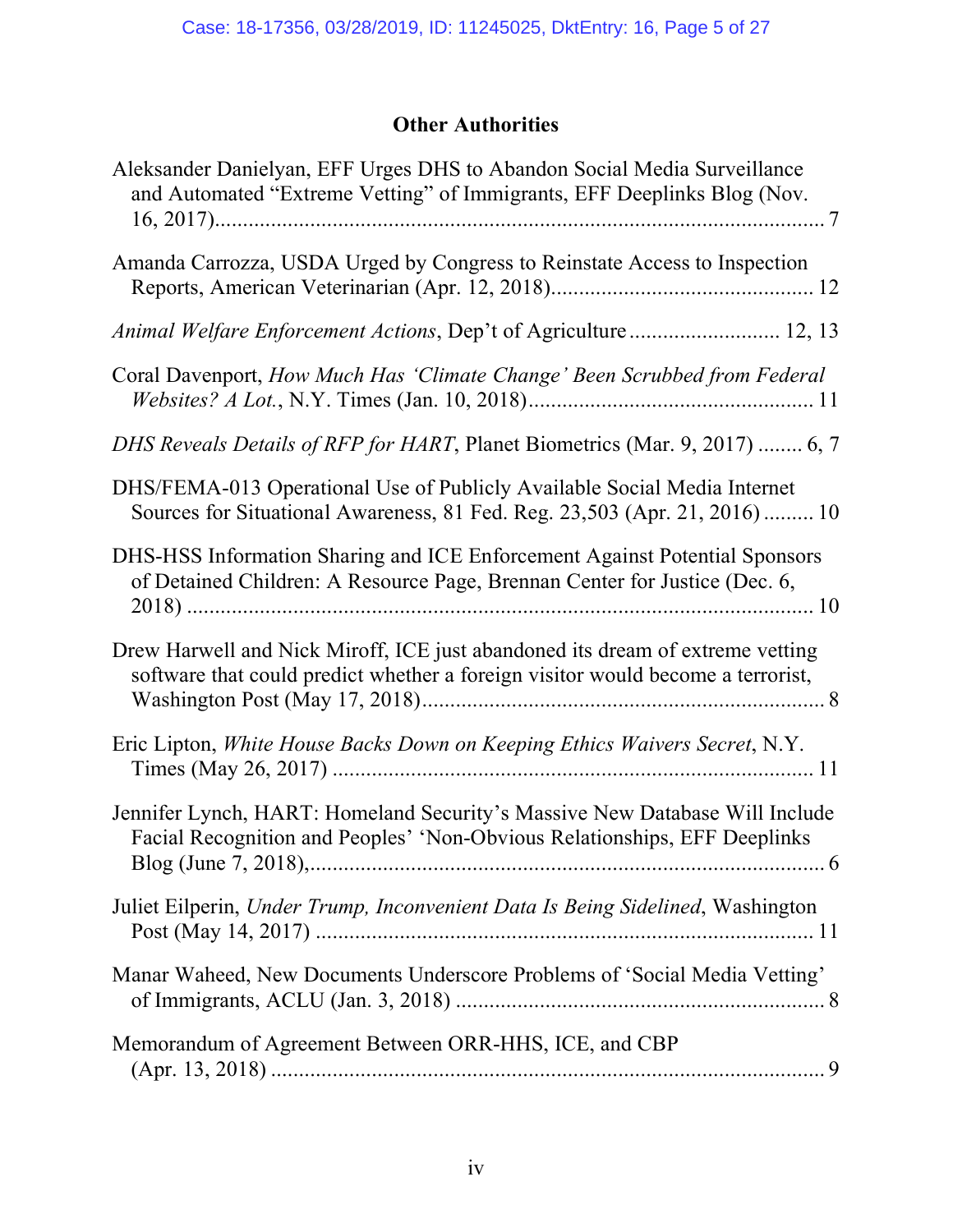| Tracking U.S. Government Data Removed from the Internet During the Trump |  |
|--------------------------------------------------------------------------|--|
|                                                                          |  |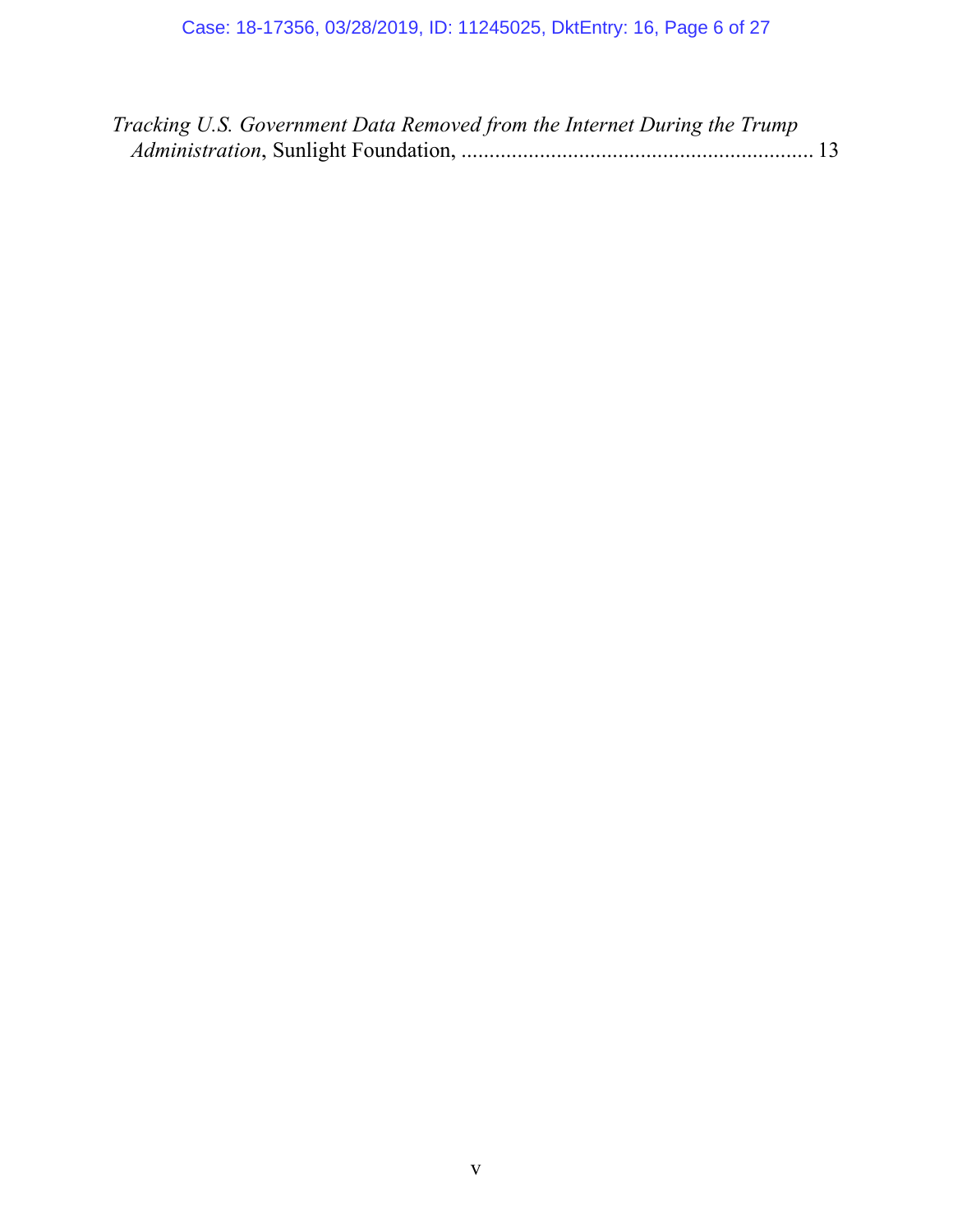## **STATEMENT OF INTEREST**<sup>1</sup>

*Amicus curiae* Electronic Frontier Foundation (EFF) is a non-profit civil liberties organization with more than 36,000 members that works to protect rights in the digital world. EFF relies on Freedom of Information Act (FOIA) requests to learn about government practices that target the speech and privacy interests of people in the United States and abroad.

EFF has used FOIA to free digital government data and bring much-needed awareness to secretive government surveillance programs, most recently concerning the massive telephone surveillance partnership between law enforcement agencies and AT&T, known as "Hemisphere." *See EFF v. DOJ*, No. 15-cv-03186-TSH (N.D. Cal. Nov. 2,  $2018$ ).<sup>2</sup> EFF and ACLU of Southern California have also fought to obtain automated license plate reader data withheld under the California Public Records Act, which revealed the overwhelming amount of location data gathered through this surveillance in Los Angeles, how law enforcement can glean intimate profiles of people's activities from this data over time, and the frequency with which

<sup>&</sup>lt;sup>1</sup> No party's counsel authored this brief in whole or in part. Neither any party nor any party's counsel contributed money that was intended to fund preparing or submitting this brief. No person other than *amicus*, its members, or its counsel contributed money that was intended to fund preparing or submitting this brief. All parties consent to the filing of this brief.

<sup>2</sup> *See Hemisphere: Law Enforcement's Secret Call Records Deal With AT&T*, EFF, https://www.eff.org/cases/hemisphere (last visited March 12, 2019).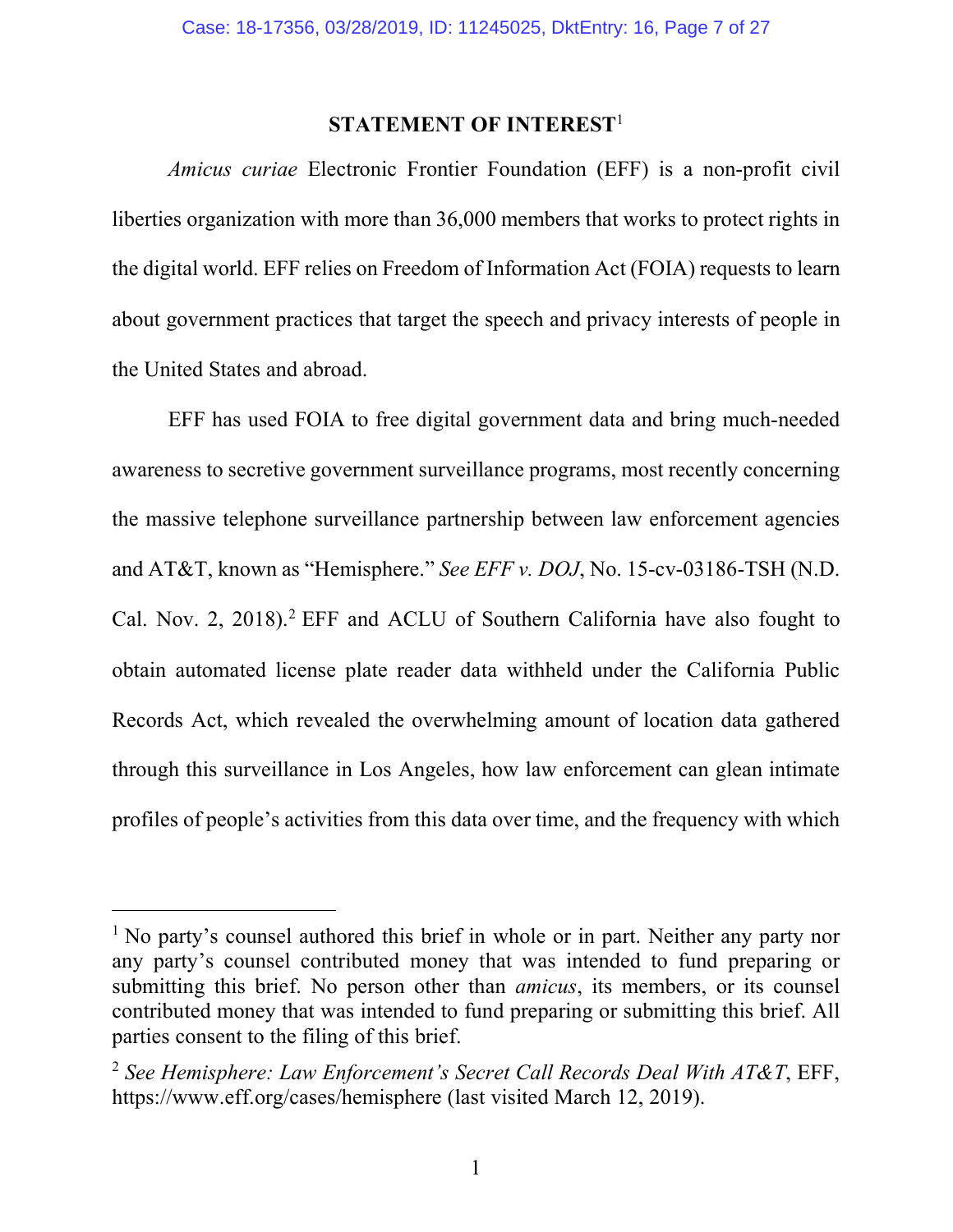agencies have shared this information. *See ACLU Found. of Southern California v. Superior Court*, 3 Cal. 5th 1032 (2017).

## **INTRODUCTION**

Construing the release of statistical aggregate data as the creation of a new record is out of step with the realities of data storage, and it fails to comport with FOIA's mandate to broadly interpret statutory disclosure requirements to further the people's right of access. The district court's holding not only imperils the Center for Investigative Reporting's efforts to obtain aggregate data in this case, it also potentially frustrates the broader public's ability to use FOIA to obtain aggregate data that can uncover government abuses and permit better public oversight. This Court should thus reverse the district court's holding to ensure that FOIA stays relevant in the age of databases and digital records.

Releasing statistical aggregate data from government databases is a vital and sometimes the only—way to comply with FOIA's mandate while properly balancing the public's and the government's interests in safeguarding sensitive information. Because the government continues to collect massive amounts of personally identifying information on the public, implicating both privacy and free speech rights, the public's right to access such non-exempt information through FOIA is essential to ensure government accountability and to expose impropriety. As explained below, there are countless examples of government data collection that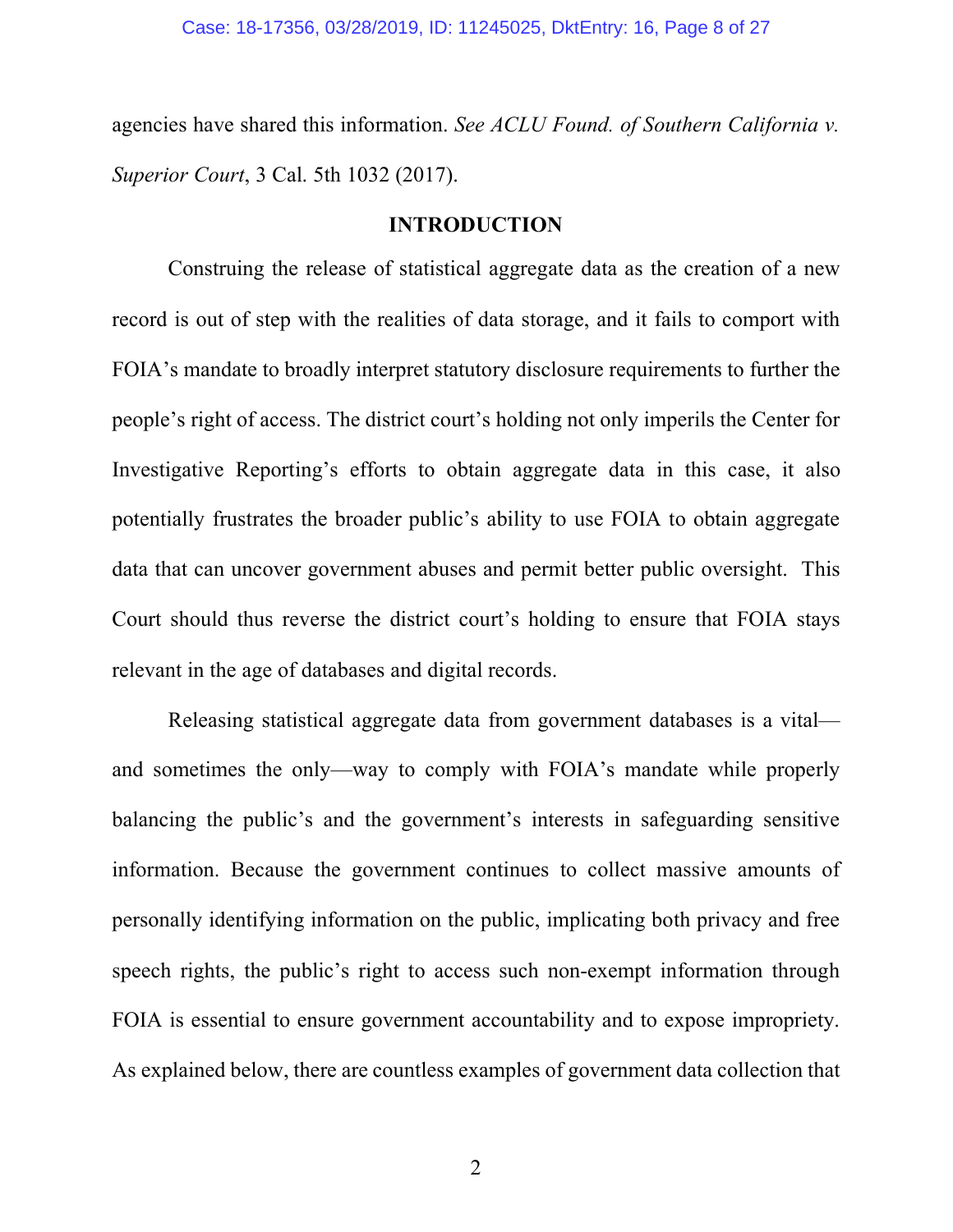#### Case: 18-17356, 03/28/2019, ID: 11245025, DktEntry: 16, Page 9 of 27

pose acute risks to individual privacy and free expression. For example, the Department of Homeland Security (DHS) is collecting comprehensive biometric and biographic profiles of travelers, as well as obtaining biometrics on sponsors of unaccompanied children for possible arrest and deportation. DHS and the Federal Emergency Management Agency (FEMA) are also monitoring people's social media activity on a large scale. Additionally, as the Executive Branch makes government data less publicly accessible, FOIA is often the only way for the public to access statistical aggregate data that the government previously proactively disclosed. Having access to aggregate data in these situations would help the public understand the scope of the government's actions without intruding on the privacy of individuals whose data is found in those systems or compromising law enforcement or other government interests.

Moreover, Congress has repeatedly affirmed that the public should have access to aggregate data precisely because of FOIA's salutary purpose: exposing government use and abuse of the data it collects. In the 1996 Electronic FOIA Amendments (E-FOIA Amendments), Congress explicitly updated FOIA to require the government to "use new technology to enhance public access to agency records and information."3 And late in 2018, Congress required federal agencies to make

<sup>3</sup> Pub. L. No. 104-231, 110 Stat. 3048 (1996).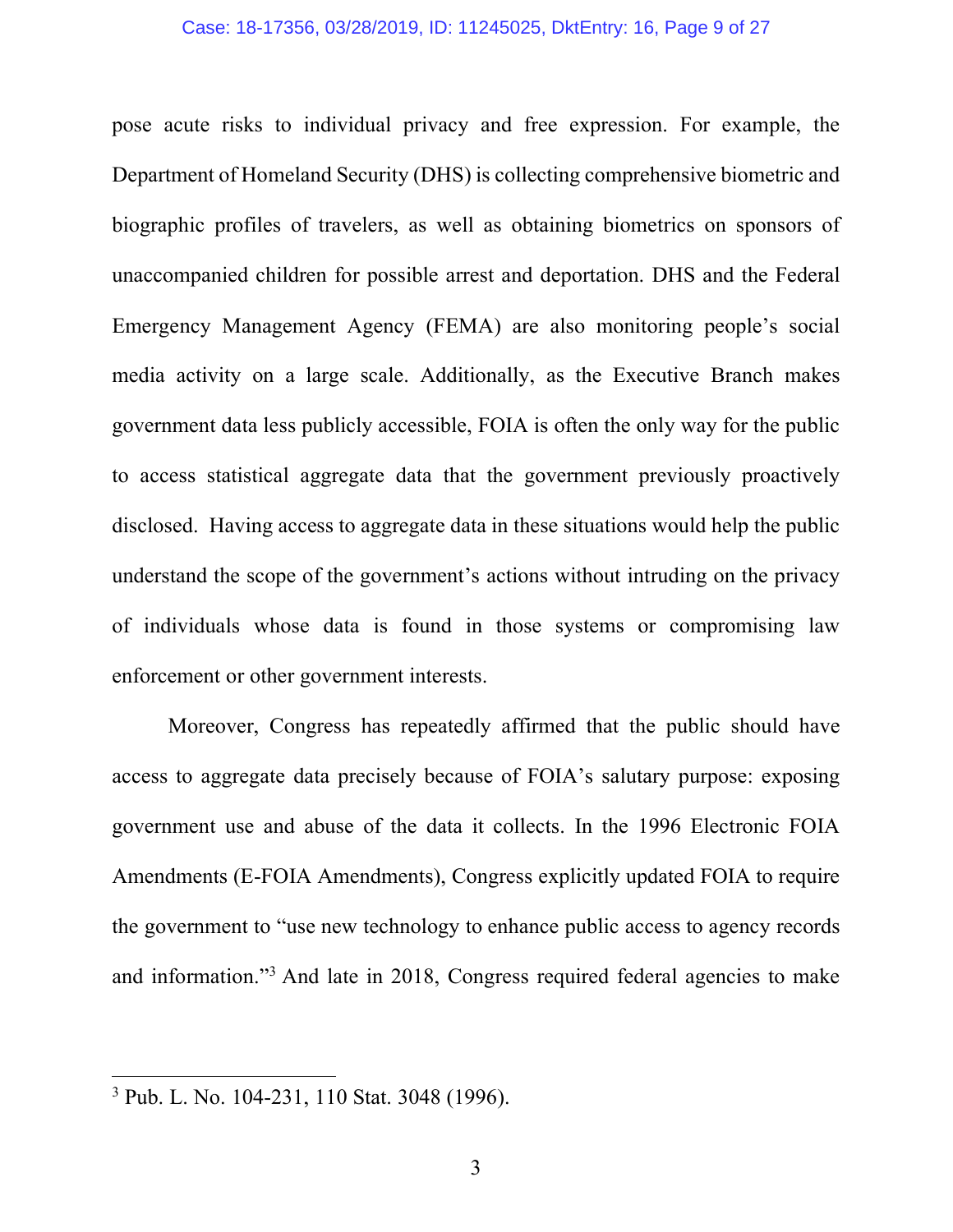### Case: 18-17356, 03/28/2019, ID: 11245025, DktEntry: 16, Page 10 of 27

much of digital government data open, usable, and machine-readable by default. Open, Public, Electronic, and Necessary Government Data Act (OPEN Government Data Act).<sup>4</sup> Courts have consistently held that FOIA requires the extraction and reformatting of components of records in response to FOIA requests, and that such responses do not amount to the creation of new records or impose undue burden on the agency.

The district court's cramped interpretation of FOIA goes against these mandates. Its decision also has the potential to frustrate access to vast amounts of government digital data in which the public has a legitimate interest. This Court should reverse the district court's decision to correct these errors.

## **ARGUMENT**

# **I. As the Government Creates Massive Databases, Releasing Statistical Aggregate Data Through FOIA Is Crucial to Ensure Transparency and Oversight While Balancing Other Interests.**

As data and data-driven algorithms increasingly become an integral part of how government agencies function, robust public access to electronically stored data through FOIA, especially in the form of statistical aggregate data, is essential to

<sup>4</sup> Foundations for Evidence-Based Policymaking Act, Pub. L. No. 115-435, Title II, Stat. (2019) (Open, Public, Electronic, and Necessary Government Data Act).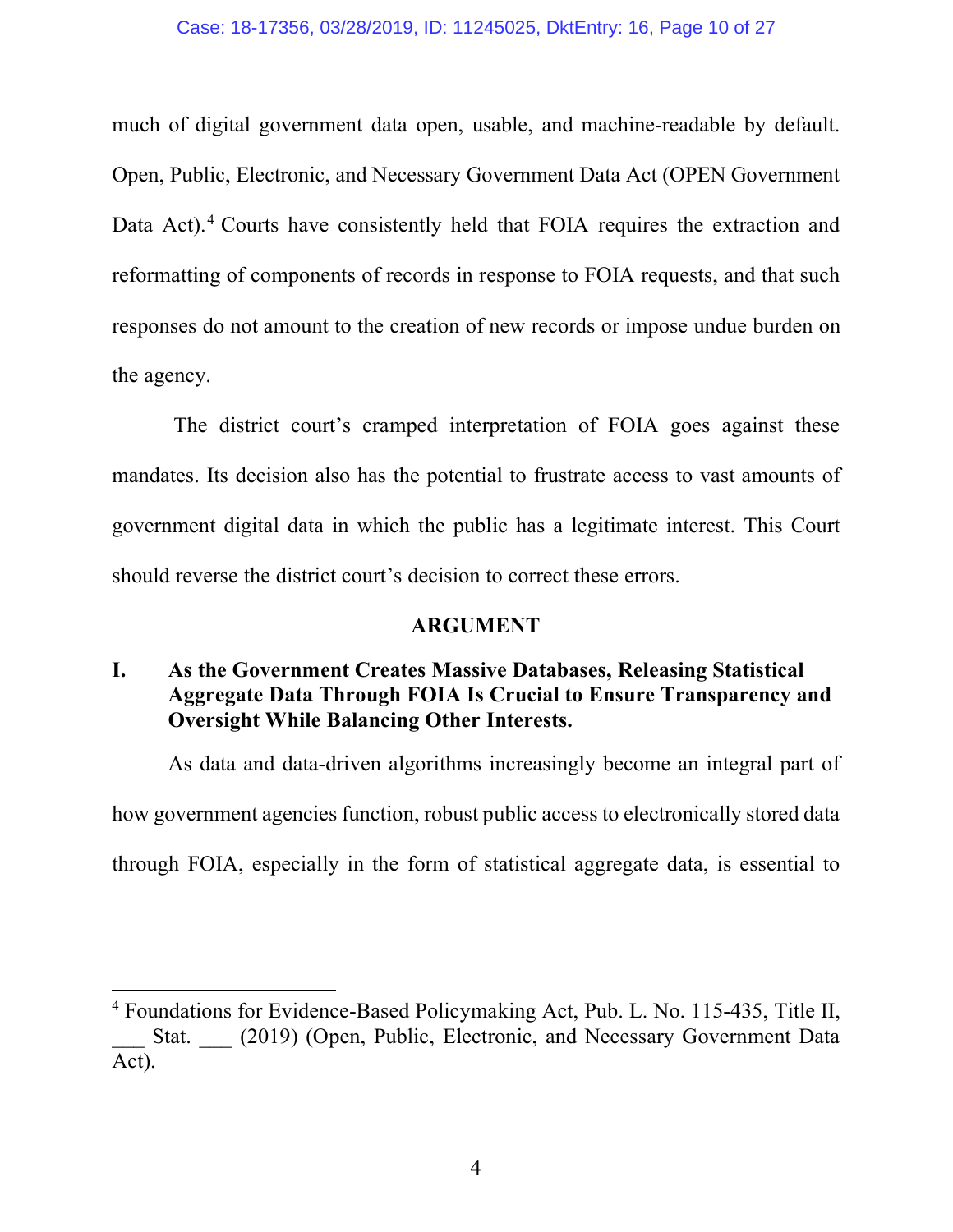ensure government accountability and oversight while balancing competing interests such as individual privacy and legitimate needs for government secrecy.

## **A. Disclosing Statistical Aggregate Data Provides an Important Check on Government Databases that Collect Sensitive Information.**

The federal government is collecting and centralizing extensive swaths of personally identifying data on members of the public, including extremely sensitive information like biometrics and expressive activity on social media. Stated justifications for these databases range from national security to child welfare. The public has an undeniable interest in learning how these databases are actually being implemented and whether they are being misused or disproportionately targeting specific groups.

The public must have a viable way to obtain this non-exempt information through FOIA, and statistical aggregate data makes transparency and oversight possible without disclosing exempt information. For instance, statistical aggregate data can provide the public with meaningful information about a recently announced, expansive DHS biometric and biographic database called Homeland Advanced Recognition Technology (HART), without disclosing sensitive and personally identifying information.<sup>5</sup> This statistical data could reveal whether people belonging

<sup>5</sup> Jennifer Lynch, *HART: Homeland Security's Massive New Database Will Include Facial Recognition and Peoples' "Non-Obvious Relationships*,*"* EFF Deeplinks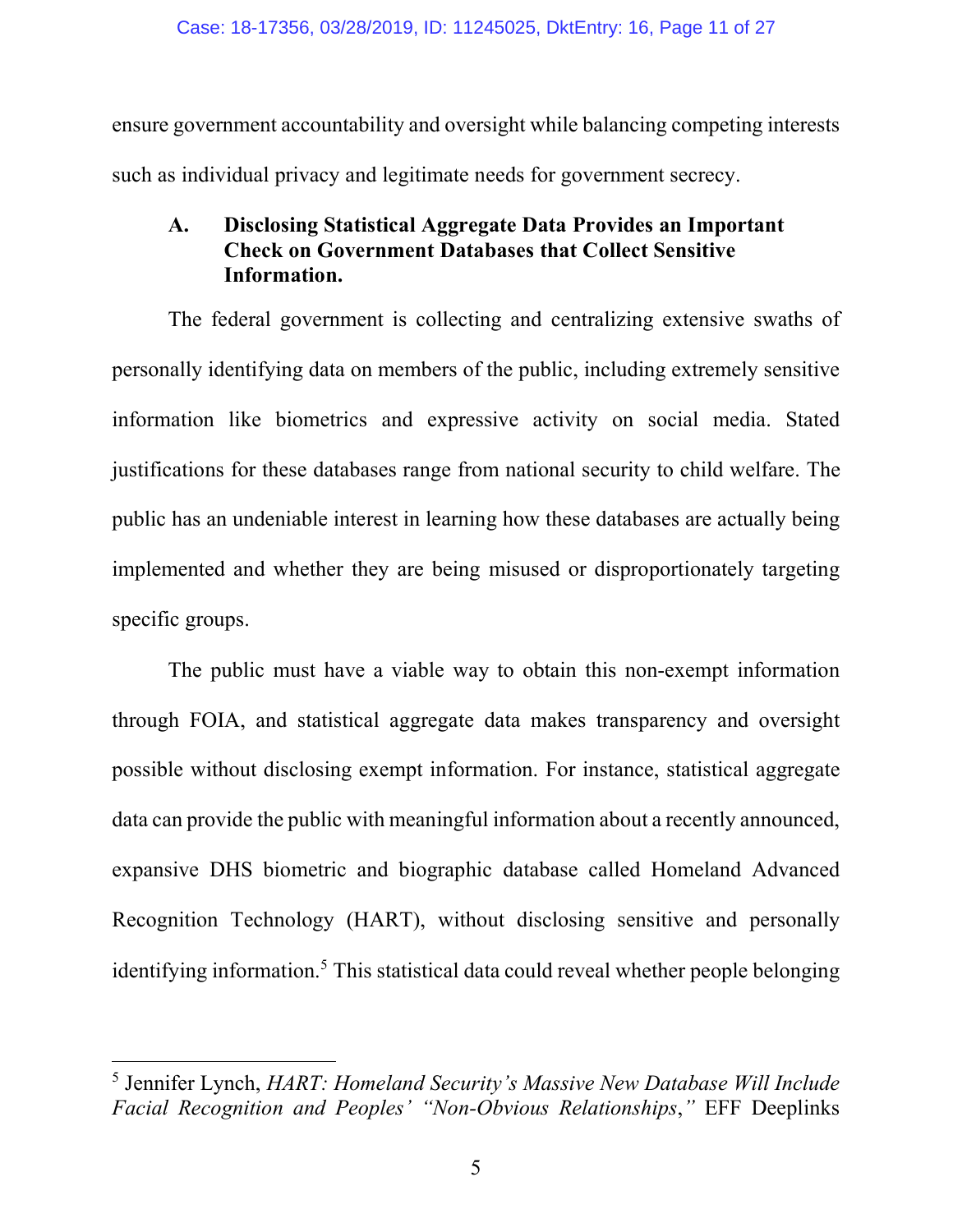### Case: 18-17356, 03/28/2019, ID: 11245025, DktEntry: 16, Page 12 of 27

to particular demographic groups appear in the database more frequently than others, whether the data was shared with particular third parties, or whether it was shared for particular purposes. Having access to that type of aggregate data could be invaluable to expose racial, religious, or other profiling, as well as to learn whether the agency is sharing sensitive information with other federal or state agencies without authorization or oversight.

The HART database is of paramount public concern because it raises acute privacy and free speech concerns and likely contains inaccuracies that may have damaging legal effect for those who end up in the database. For one, biometric data is often collected in suspect circumstances, and often contains errors. <sup>6</sup> HART will also contain "records related to the analysis of relationship patterns among individuals," including "non-obvious relationships."7 This will inevitably intrude upon the First Amendment right to privacy in expressive associations by potentially exposing individuals' political, social, or religious relationships. *See, e.g.*, *NAACP v. Alabama*, 357 U.S. 449 (1958). Additionally, HART's data will be disseminated to other federal government agencies, the intelligence community, state and local

Blog (June 7, 2018), https://www.eff.org/deeplinks/2018/06/hart-homelandsecuritys-massive-new-database-will-include-face-recognition-dna-and.

 $6$  *Id*.

<sup>7</sup> *DHS Reveals Details of RFP for HART*, Planet Biometrics (Mar. 9, 2017), http://www.planetbiometrics.com/article-details/i/5614/desc/dhs-reveals-details-ofrfp-for-hart.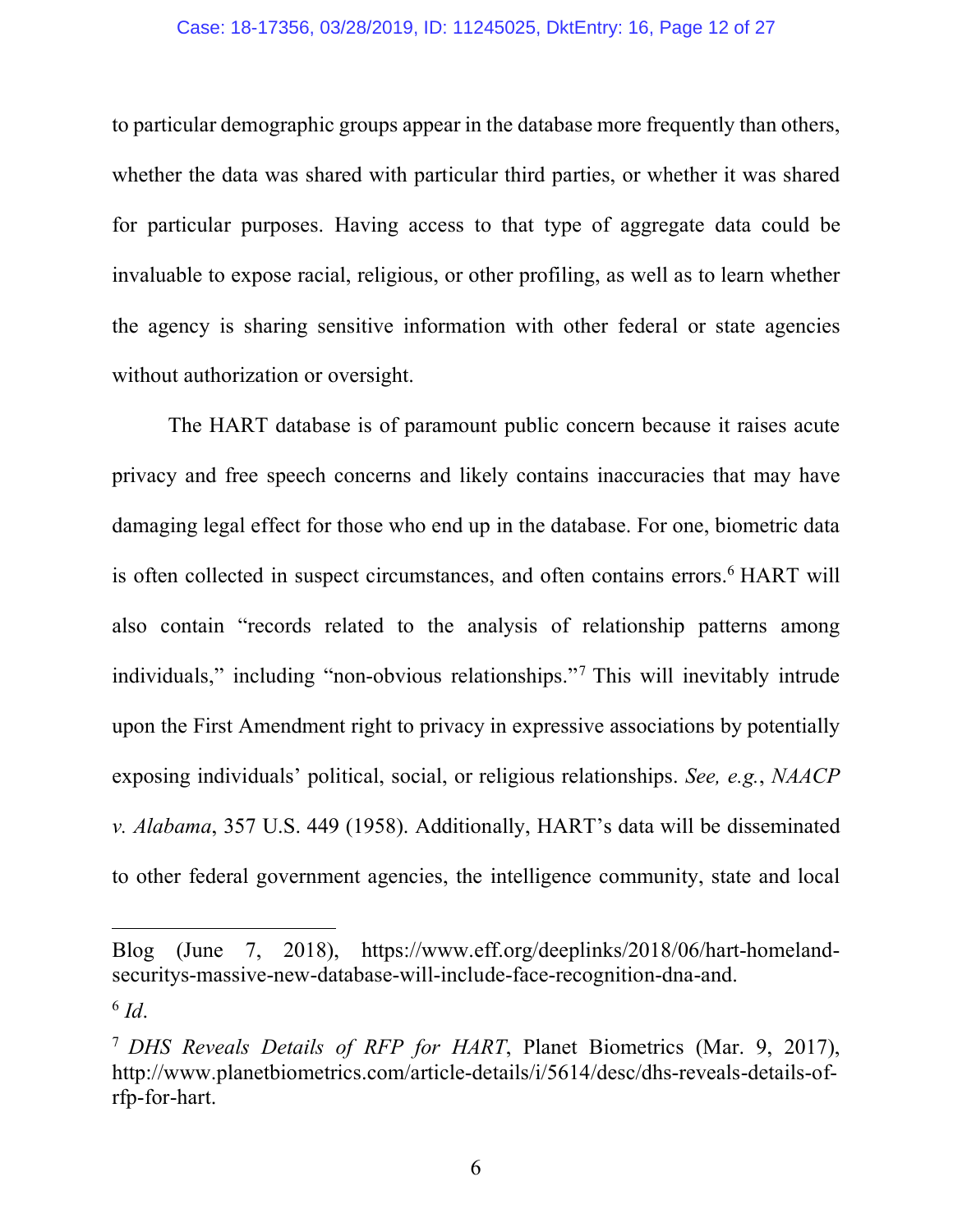### Case: 18-17356, 03/28/2019, ID: 11245025, DktEntry: 16, Page 13 of 27

law enforcement, and foreign governments. <sup>8</sup> Relative to its predecessor, the Automated Biometric Identification (IDENT) system, HART's system will offer a "broader range of service" to these third parties.<sup>9</sup>

Similarly, statistical aggregate data would be essential to illuminate potential legal problems associated with a federal social media "extreme vetting" program that will harvest, preserve, and scrutinize immigrants' social media information for purposes of determining eligibility to enter the United States.10 While this "extreme vetting" program ostensibly targets foreign visitors, it will inevitably sweep up the many Americans who use social media to communicate with these foreigners—and these Americans are disproportionately people of color. The captured information will be stored in an immigrant's A-file, which contains the complete immigration and travel records of all VISA applicants, asylum seekers, lawful permanent residents, and even naturalized citizens. The program thus raises the very real possibility of targeting individuals by their race and religion, as well as increasing the surveillance and data collection of vulnerable populations.

<sup>8</sup> *Id*.

<sup>9</sup> *Id.*

<sup>&</sup>lt;sup>10</sup> Aleksander Danielyan, EFF Urges DHS to Abandon Social Media Surveillance and Automated "Extreme Vetting" of Immigrants, EFF Deeplinks Blog (Nov. 16, 2017), https://www.eff.org/deeplinks/2017/11/eff-urges-dhs-abandon-socialmedia-surveillance-and-automated-extreme-vetting.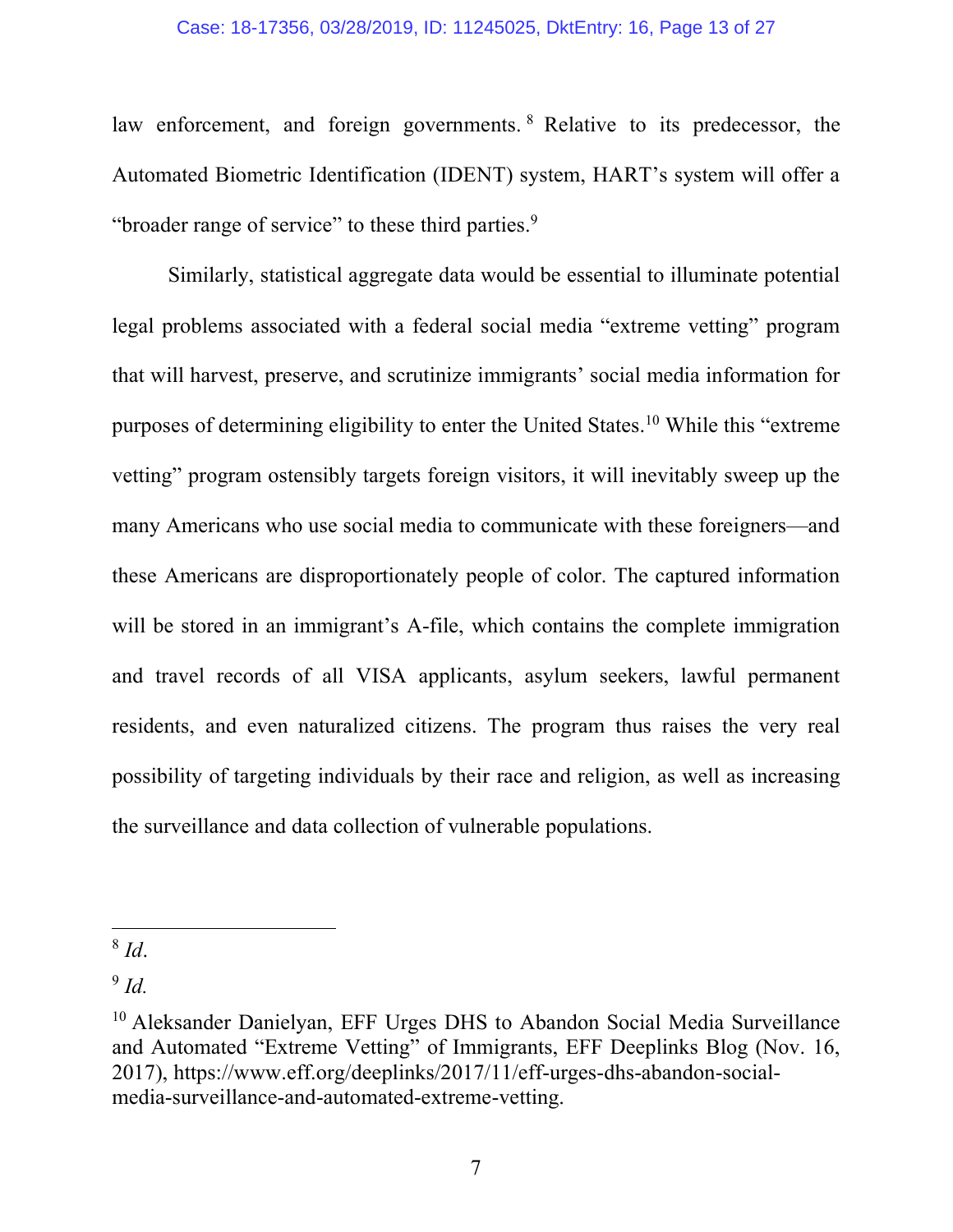Even though the government has abandoned for now its ill-conceived plans to use computer algorithms to mine this data and determine which visitors are most likely to be violent, public oversight is needed to prevent future expansion of the controversial program.<sup>11</sup> It is thus crucial that the public have the ability to access statistical aggregate data about this program that also maintains the privacy of individuals who are caught up in the program. Indeed, the Knight First Amendment Institute at Columbia University has filed a FOIA lawsuit seeking records about this program, including, "statistical data or reports regarding the application or waiver of the endorse or espouse provisions to exclude or remove individuals from the United States based on 'beliefs, statements or associations.'"12

Statistical aggregate data would also help the public understand how a new information-sharing database between DHS and the Department of Health and

<sup>11</sup> Drew Harwell and Nick Miroff, ICE Just Abandoned Its Dream of Extreme Vetting Software that Could Predict Whether a Foreign Visitor Would Become a Terrorist, Wash. Post (May 17, 2018), https://www.washingtonpost.com/news/theswitch/wp/2018/05/17/ice-just-abandoned-its-dream-of-extreme-vetting-softwarethat-could-predict-whether-a-foreign-visitor-would-become-aterrorist/?utm\_term=.40cb6aaa3361; see Manar Waheed, New Documents Underscore Problems of 'Social Media Vetting' of Immigrants, ACLU (Jan. 3,

<sup>2018),</sup> https://www.aclu.org/blog/privacy-technology/internet-privacy/newdocuments-underscore-problems-social-media-vetting.

<sup>12</sup> First Amended Complaint at Ex. B, *Knight Institute v. DHS*, No. 1:17-cv-07572- ALC (S.D.N.Y. Mar. 12, 2018), available

athttps://knightcolumbia.org/content/knight-institute-v-dhs-foia-suit-recordsideological-exclusion-and-social-media-monitoring.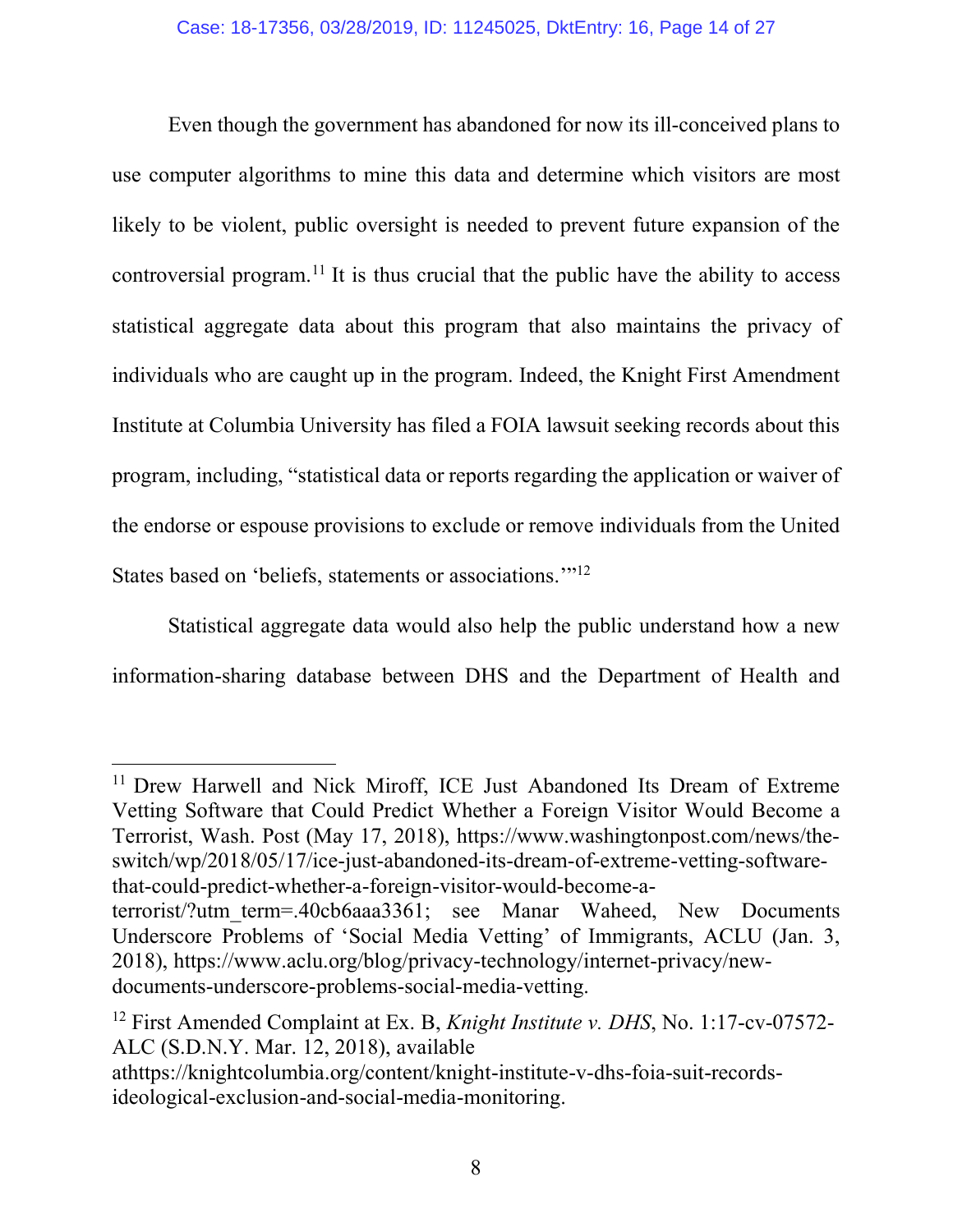Human Services (HHS) concerning the sponsors of unaccompanied immigrant children and the children themselves could be misused. The aggregate data would allow for greater scrutiny without invading individuals' privacy or compromising government investigations. The agencies' agreement, formalized in mid-2018, requires the collection of biometrics of sponsors of unaccompanied immigrant children, including their household members. Memorandum of Agreement Between ORR-HHS, ICE, and CBP,  $4-5$  (Apr. 13, 2018) (MOA).<sup>13</sup> The stated purpose is to determine sponsorship eligibility and ensure the welfare of the children, *see id.*, but the federal register notice allows ICE to use this information for enforcement and deportation purposes. DHS/ICE-007 Criminal History and Immigrant Verification (CHIVe) System of Records, 83 Fed. Reg. 20,844 (May 7, 2018). Thus, important statistical aggregate data on the DHS-HHS database would include the number of sponsor arrests or deportations that have resulted from this database, the number of arrests or deportations that are associated with particular countries of origin, and the number of children that only had one such sponsor.

Disclosing that statistical aggregate data could either assuage or increase many public interest groups' concerns that the government is using the information for enforcement purposes rather than the limited sponsorship eligibility and youth

<sup>13</sup> *Available at* https://www.texasmonthly.com/wp-content/uploads/2018/06/Readthe-Memo-of-Agreement.pdf.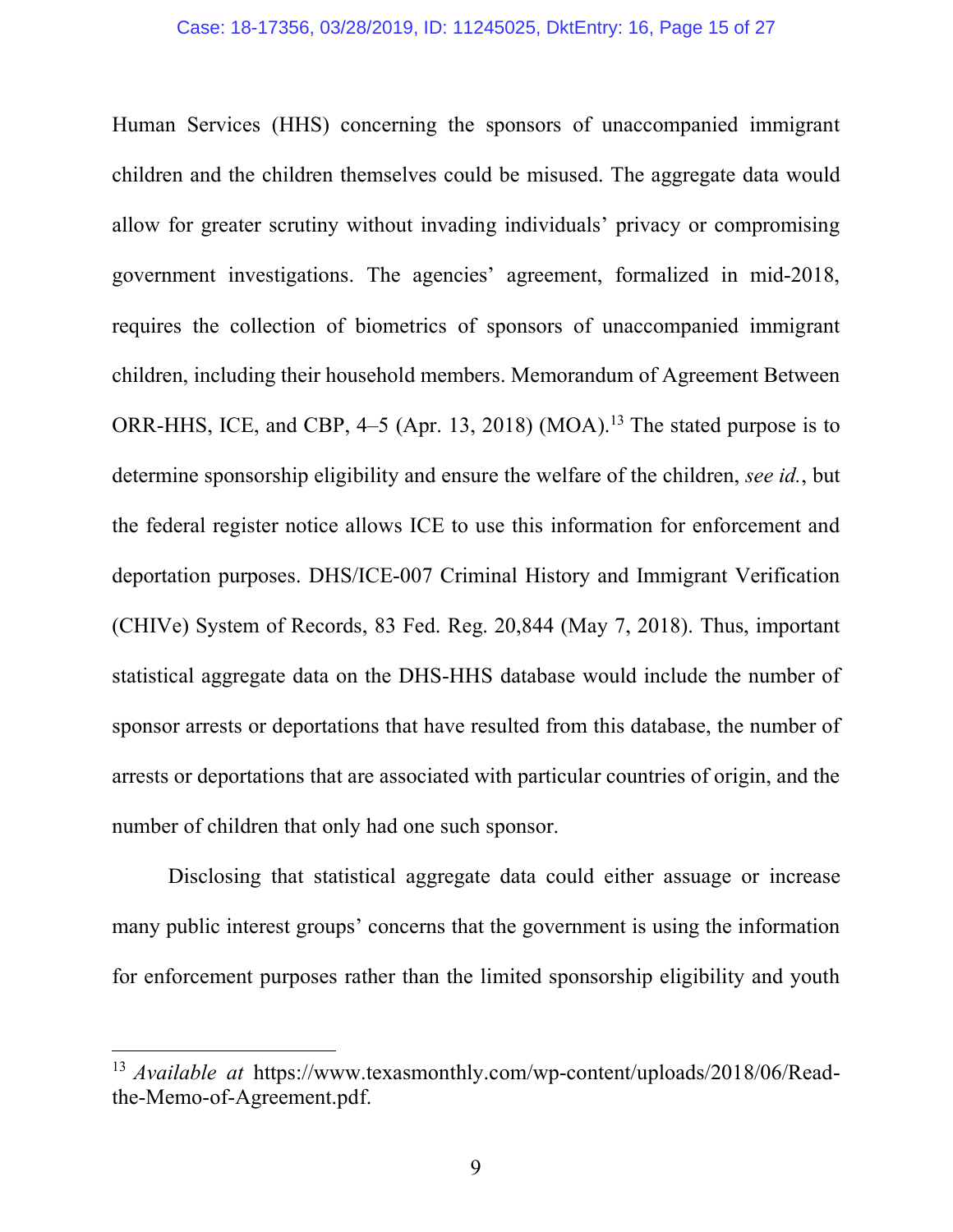### Case: 18-17356, 03/28/2019, ID: 11245025, DktEntry: 16, Page 16 of 27

protection purposes that justified collecting the information in the first instance.<sup>14</sup> Indeed, by deporting potential sponsors or even introducing the specter of deportation, advocacy groups have noted the database may actually undermine the children's welfare, as children will "remain in detention for longer rather than being placed with family members," another concern that statistical aggregate data might help to address.<sup>15</sup>

FOIA's right of access to aggregate data must extend to allow the public to audit less-controversial databases that collect sensitive information as well. The FEMA database that monitors social media does so to enable situational awareness during emergencies, but the public should be able to access statistical aggregate data through FOIA to assess the extent of the data collected, how often FEMA actually responds to flagged content, whether the data is in practice used for any other purposes, and how long the data is retained.16 As described in other examples above, the aggregate data could disclose valuable information showing how FEMA uses its database while still protecting the rights of individuals who are swept in the program.

<sup>14</sup> See DHS-HSS Information Sharing and ICE Enforcement Against Potential Sponsors of Detained Children: A Resource Page, Brennan Center for Justice (Dec. 6, 2018), https://www.brennancenter.org/analysis/dhs-hhs-information-sharingand-ice-enforcement-against-potential-sponsors-detained.

<sup>15</sup> *Id.*

<sup>16</sup> DHS/FEMA-013 Operational Use of Publicly Available Social Media Internet Sources for Situational Awareness, 81 Fed. Reg. 23,503 (Apr. 21, 2016).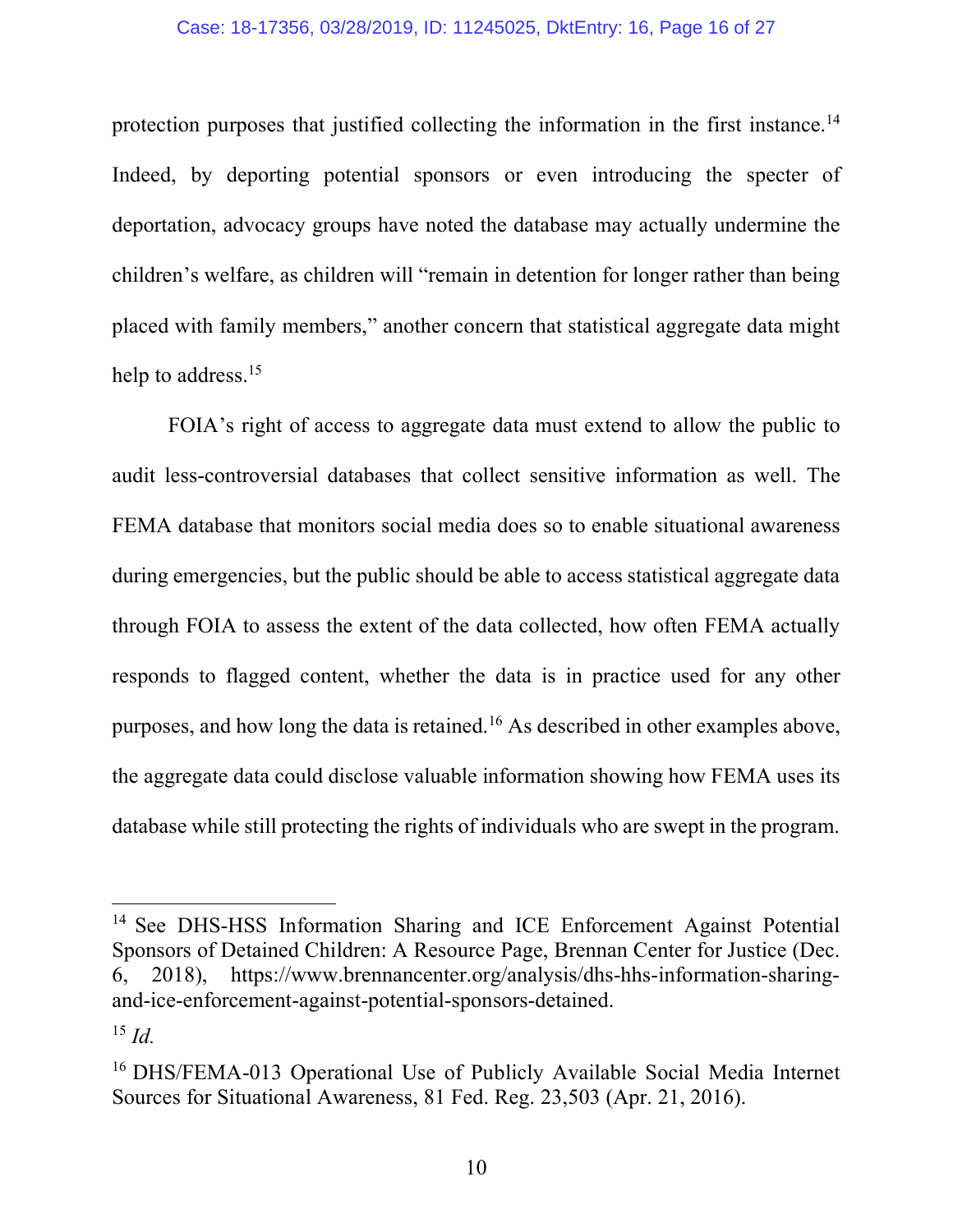# **B. Ensuring FOIA Provides Access to Aggregate Government Data Is Essential After the Executive Branch Stopped Proactively Disclosing Important Data.**

FOIA must continue to permit robust access to aggregate government data because agencies do not always proactively disclose important data and in some cases have taken steps to remove data that was previously accessible. In 2016, federal agencies started taking down government data that was previously accessible to the public via their websites.<sup>17</sup> Some agencies removed data entirely, others later restored the data after facing public opposition, and other agencies made the data more difficult to find or to use.<sup>18</sup>

Although federal agencies have some discretion to proactively disclose data, when agencies determine that they will no longer provide public access via their websites, FOIA's statutory right of access to the same becomes all the more important. Because FOIA is the public's only recourse when federal government data is no longer publicly accessible, narrowing FOIA's reach to exclude statistical

<sup>17</sup> Juliet Eilperin, *Under Trump, Inconvenient Data Is Being Sidelined*, Washington Post (May 14, 2017), https://www.washingtonpost.com/politics/under-trumpinconvenient-data-is-being-sidelined/2017/05/14/3ae22c28-3106-11e7-8674- 437ddb6e813e\_story.html?utm\_term=.69a5d3756281.

<sup>18</sup> Eric Lipton, *White House Backs Down on Keeping Ethics Waivers Secret*, N.Y. Times (May 26, 2017), https://www.nytimes.com/2017/05/26/us/politics/administr ation-lobbyists-ethics-waivers.html; Coral Davenport, *How Much Has 'Climate Change' Been Scrubbed from Federal Websites? A Lot.*, N.Y. Times (Jan. 10, 2018), https://www.nytimes.com/2018/01/10/climate/climate-change-trump.html.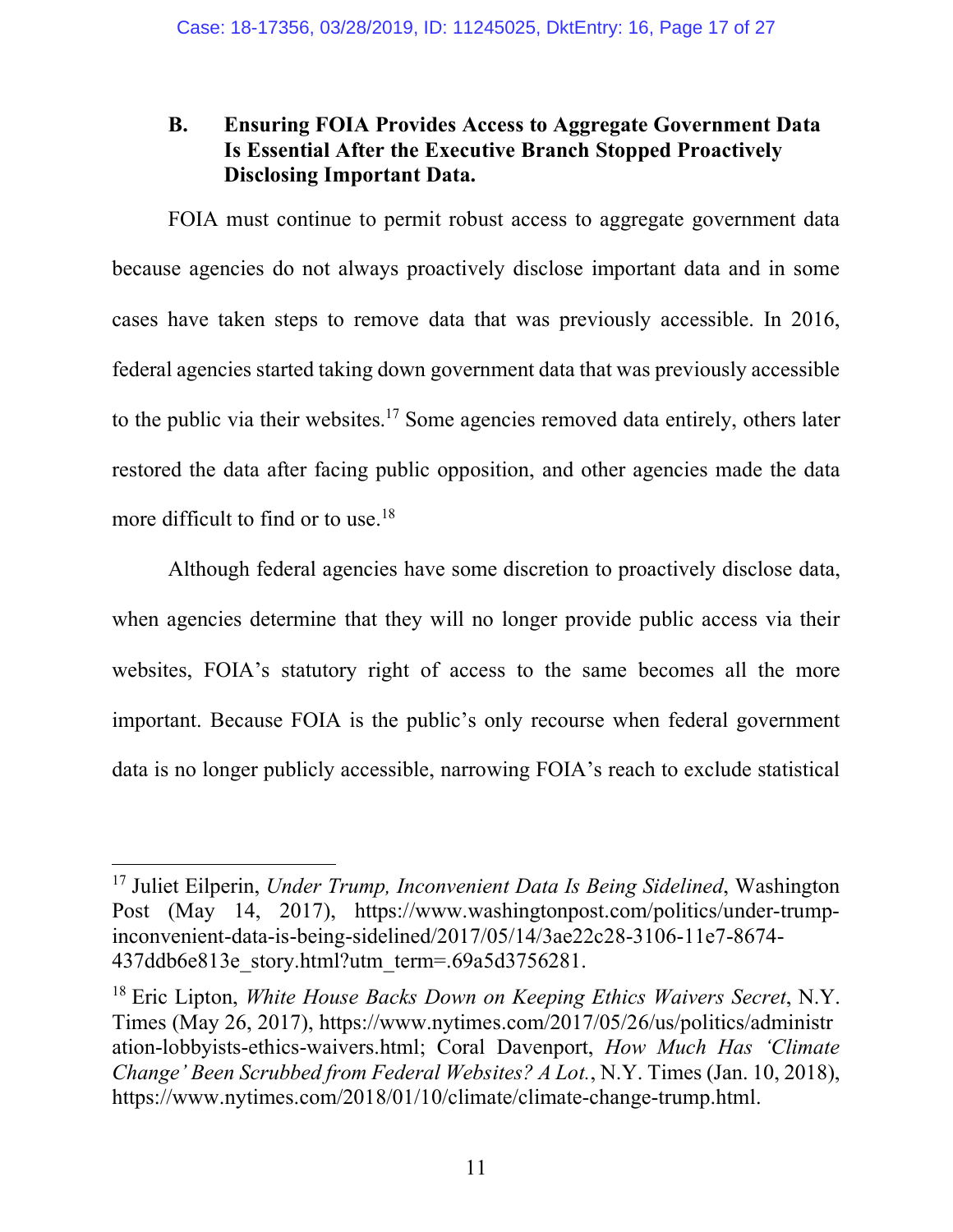### Case: 18-17356, 03/28/2019, ID: 11245025, DktEntry: 16, Page 18 of 27

aggregate data would severely undermine the public's right of access at precisely the moment when it is needed the most.

In one salient example, the U.S. Department of Agriculture (USDA) removed an animal welfare database from its website, leaving FOIA as the public's only mechanism to obtain the same statistical aggregate data it could compile without restriction before. 19 Indeed, the move "eliminated tens of thousands of reports detailing how many animals are kept by research labs, companies, zoos, and circuses, and whether those animals are being treated humanely under the Animal Welfare Act."20

The USDA slowly returned some of the information to its website in March 2018, but the agency's redactions made the data much less useful than what had previously been public. 21 Even Congress objected to the agency's backtracking, requiring the agency to restore the previously removed content as part of appropriations to USDA in 2018. H.R. Rep. No. 115-232 (2018), at  $28<sup>22</sup>$  A directive

<sup>19</sup> Amanda Carrozza, USDA Urged by Congress to Reinstate Access to Inspection Reports, American Veterinarian (Apr. 12, 2018), https://www.americanveterinarian .com/news/usda-urged-by-congress-to-reinstate-access-to-inspection-reports.

<sup>20</sup> *Id*.

<sup>21</sup> *Animal Welfare Enforcement Actions*, Dep't of Agriculture (last modified Aug. 10, 2018),

https://www.aphis.usda.gov/aphis/ourfocus/animalwelfare/enforcementactions.

<sup>22</sup> *Available at* https://www.congress.gov/115/crpt/hrpt232/CRPT-115hrpt232.pdf.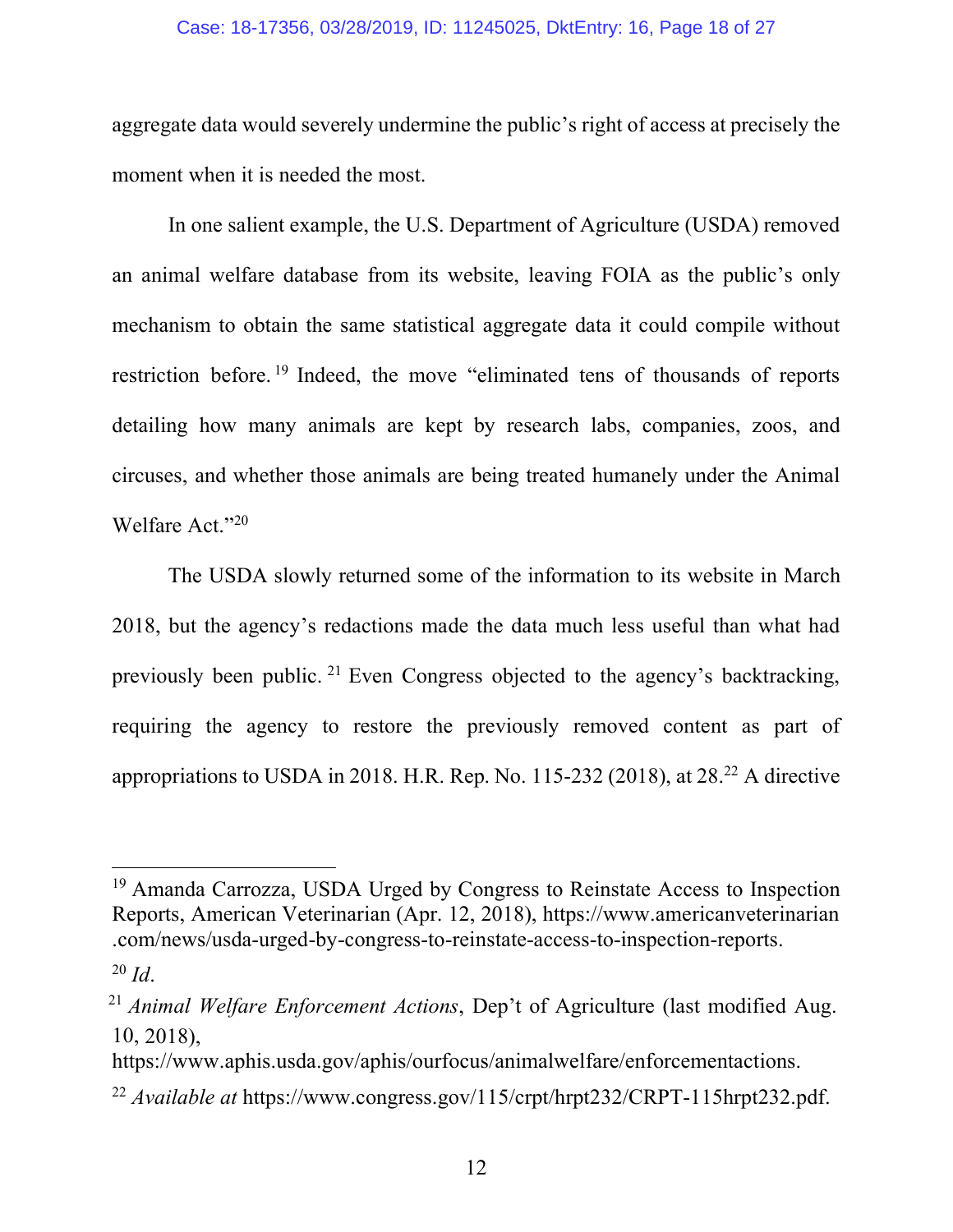from Congress stated that "USDA is now posting heavily redacted inspection reports that make it difficult in certain cases for the public to understand the subject of the inspection, assess USDA's subsequent actions, and to evaluate the effectiveness of its enforcement."23 It further stated that "the online searchable database should allow analysis and comparison of data and include all inspection reports, annual reports, and other documents related to enforcement of animal welfare laws."24 In short, Congress recognized the value that statistical aggregate USDA data provided to the public. But rather than make the data proactively available once more, the USDA website directs the public to seek that information through FOIA requests.<sup>25</sup> The agency's behavior demonstrates why FOIA must require the disclosure of aggregate data.

<sup>&</sup>lt;sup>23</sup> Congressional Directive: Division  $A -$ Agriculture, Rural Development, Food and Drug Administration, and Related Agencies Appropriations Act (2018) at 4, https://docs.house.gov/billsthisweek/20180319/DIV%20A%20AG%20SOM%20F Y18%20OMNI.OCR.pdf; *see Tracking U.S. Government Data Removed from the Internet During the Trump Administration*, Sunlight Foundation, https://sunlightfoundation.com/tracking-u-s-government-data-removed-from-theinternet-during-the-trump-administration/ (last visited March 20, 2019).

<sup>24</sup> *Id.*

<sup>25</sup> *Animal Welfare Enforcement Actions*, *supra* note 21.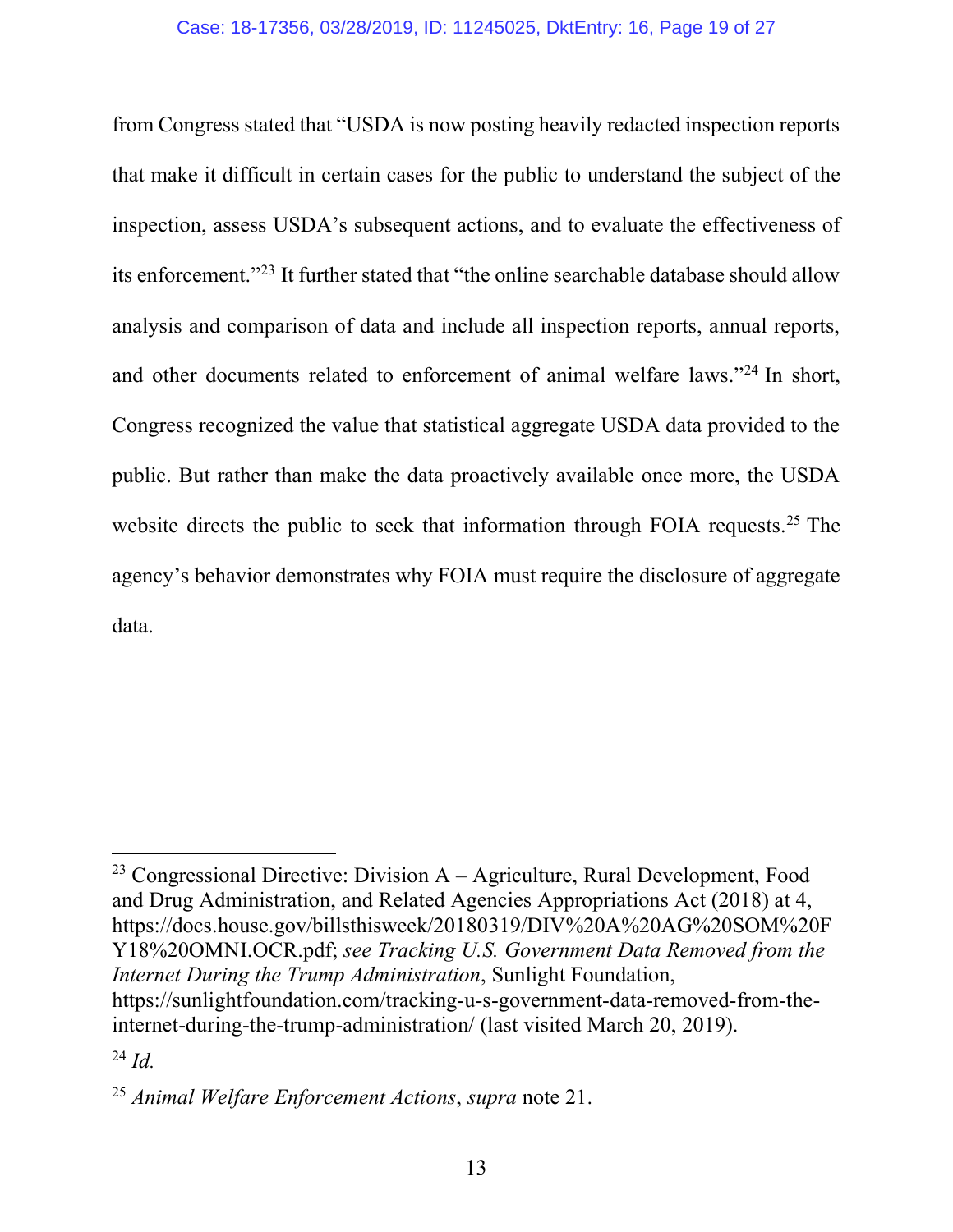# **II. This Court Should Reverse the District Court's Erroneous Decision that Releasing Statistical Aggregate Data Results in the Creation of New Records.**

Although FOIA was enacted before electronic records were as prevalent as they are today, Congress has updated the law to ensure that it allows access to electronic records and data sets. This evolution mirrors the government's own digital revolution, which has redefined how it collects, compiles, and maintains information. Congress has thus given courts the tools to ensure FOIA provides robust public access to otherwise non-exempt government records that are of great interest to the public. One such tool Congress readily provided in FOIA: providing that agencies can release statistical aggregate data, which allows for the disclosure of information while protecting other interests, and that extracting this information neither constitutes the creation of a new record nor imposes an unreasonable burden on agencies.

The district court erred in holding that releasing statistical aggregate data requires the creation of new records and therefore violates FOIA. Its position ignores the requirements of the E-FOIA Amendments and the OPEN Government Data Act, as well as case law that has validated that extraction of data from government databases does not create a record under FOIA.

Congress enacted the E-FOIA Amendments to encourage government agencies to "use new technology to enhance public access to agency records and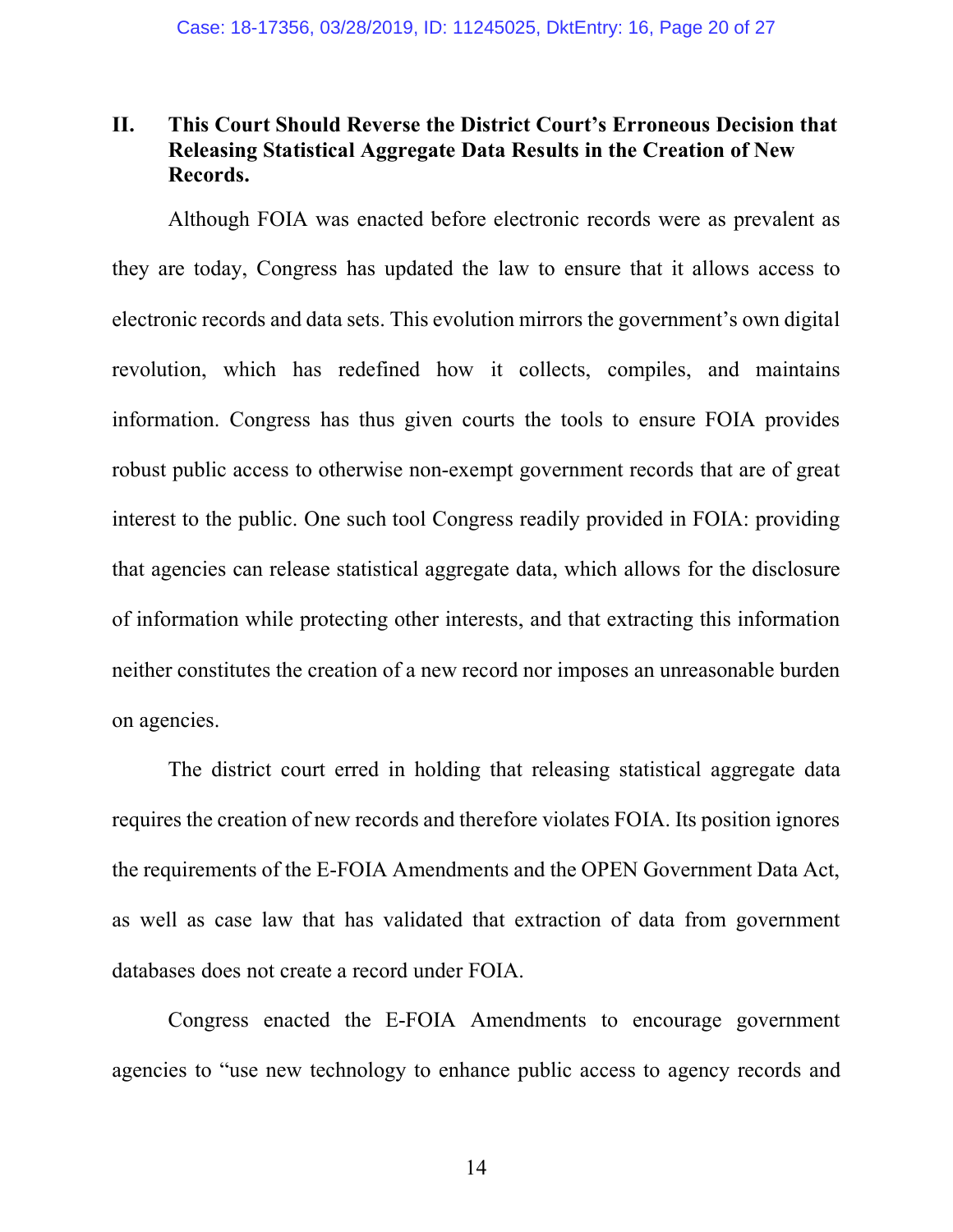#### Case: 18-17356, 03/28/2019, ID: 11245025, DktEntry: 16, Page 21 of 27

information" and "maximize the usefulness of agency records and information collected, maintained, used, retained, and disseminated by the Federal Government." Pub. L. No. 104-231, § 2, 110 Stat at 3028. The key provision of the E-FOIA Amendments requires that "an agency shall provide the record in any form or format requested by the person if the record is readily reproducible by the agency in that form or format." Pub. L. No. 104-231, § 5, 110 Stat. at 3050.

Congress' passage of the OPEN Government Data Act in 2018 provides further insight about how this Court should interpret the requirements of the E-FOIA Amendments as electronic government data has proliferated. Congress asserted that "[m]anaging Federal Government data to make it open, available, discoverable, and usable to the general public, businesses, journalists, academics, and advocates promotes efficiency and effectiveness in government . . . and more importantly, strengthens our democracy." OPEN Government Data Act at  $\S$  2(a)(1). The law requires the federal government to make data "open by default" and "machinereadable." *Id*. at §§ 202(b)-(c). The OPEN Government Data Act's provisions complement the E-FOIA Amendments' requirements that agencies provide robust access to government data, including aggregate statistical data that would shed light on government operations.

Since passage of the E-FOIA Amendments, courts have consistently held that using computer programs to select components of data from a larger whole and to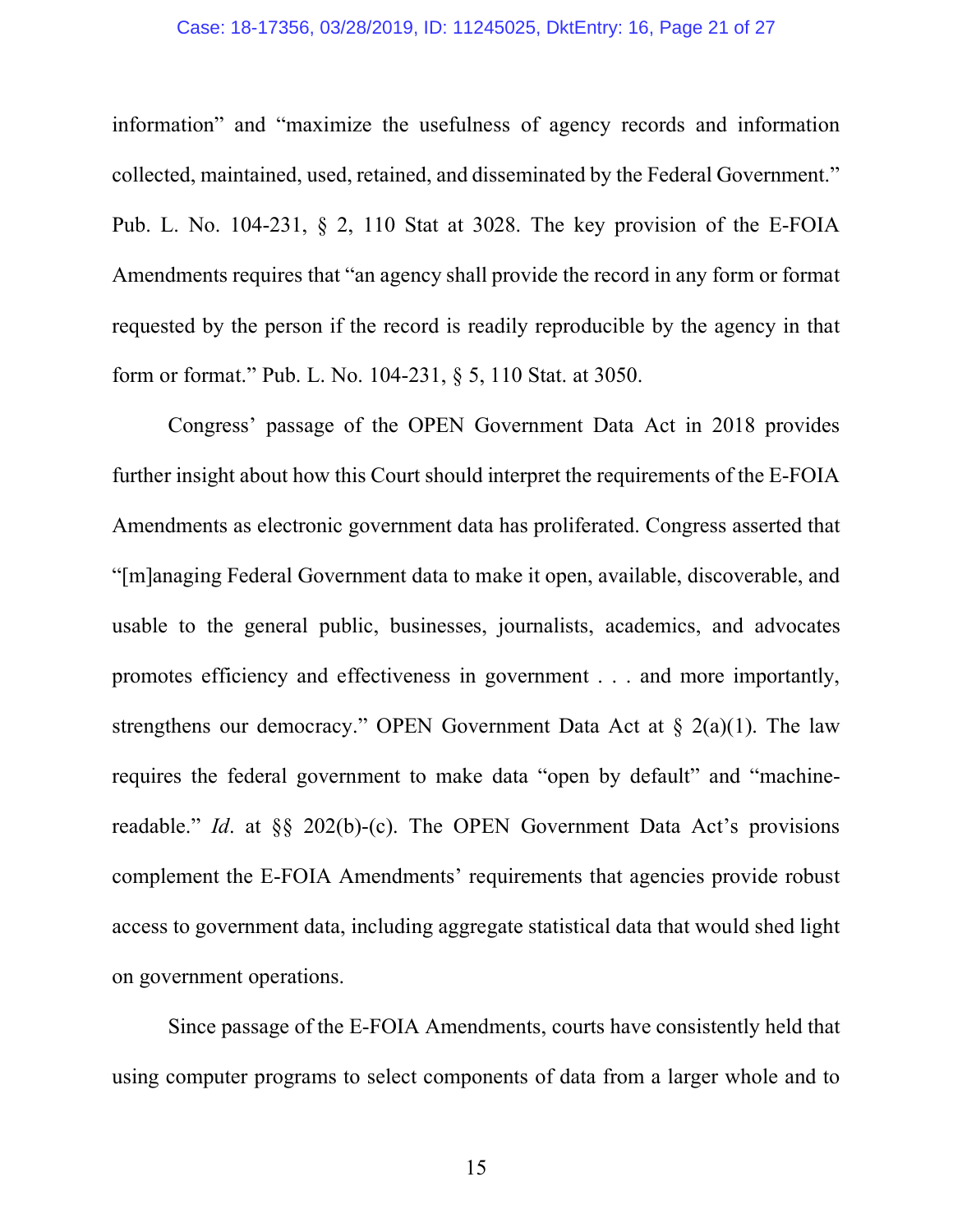modify the records' format does not amount to creating a new record under FOIA. For example, in *Schladetsch v. Department of Housing and Urban Development*, the agency "conceded that it possesse[d] in its databases all the discrete pieces of information that [plaintiff] ha[d] requested, but it claim[ed] that it [did] not possess the information in the isolated compilation" that plaintiff sought. 2000 WL 33372125, at \*2 (D.D.C. Apr. 4, 2000) (citations omitted). The court expressly held that compliance with plaintiff's request would not result in "creation" of a new record: "The fact that the agency may have to search numerous records to comply with the request and that the net result of complying with the request will be a document the agency did not previously possess is not unusual in FOIA cases, nor does this preclude the applicability of the Act." *Id*. at \*3. It went on to hold that "[b]ecause an electronic search of computer databases does not amount to a creation of records, it follows that the programming necessary to instruct the computer to conduct the search does not involve the creation of a record." *Id.* (citations omitted). The court concluded that "[b]ecause HUD has conceded that it possesses in its databases the discrete pieces of information which [plaintiff] seeks, extracting and compiling that data does not amount to the creation of a new record." *Id.*

In *National Security Counselors v. CIA*, the court reiterated that "sorting a pre-existing database of information to make information intelligible does not involve the creation of a new record because, as Congress noted in the legislative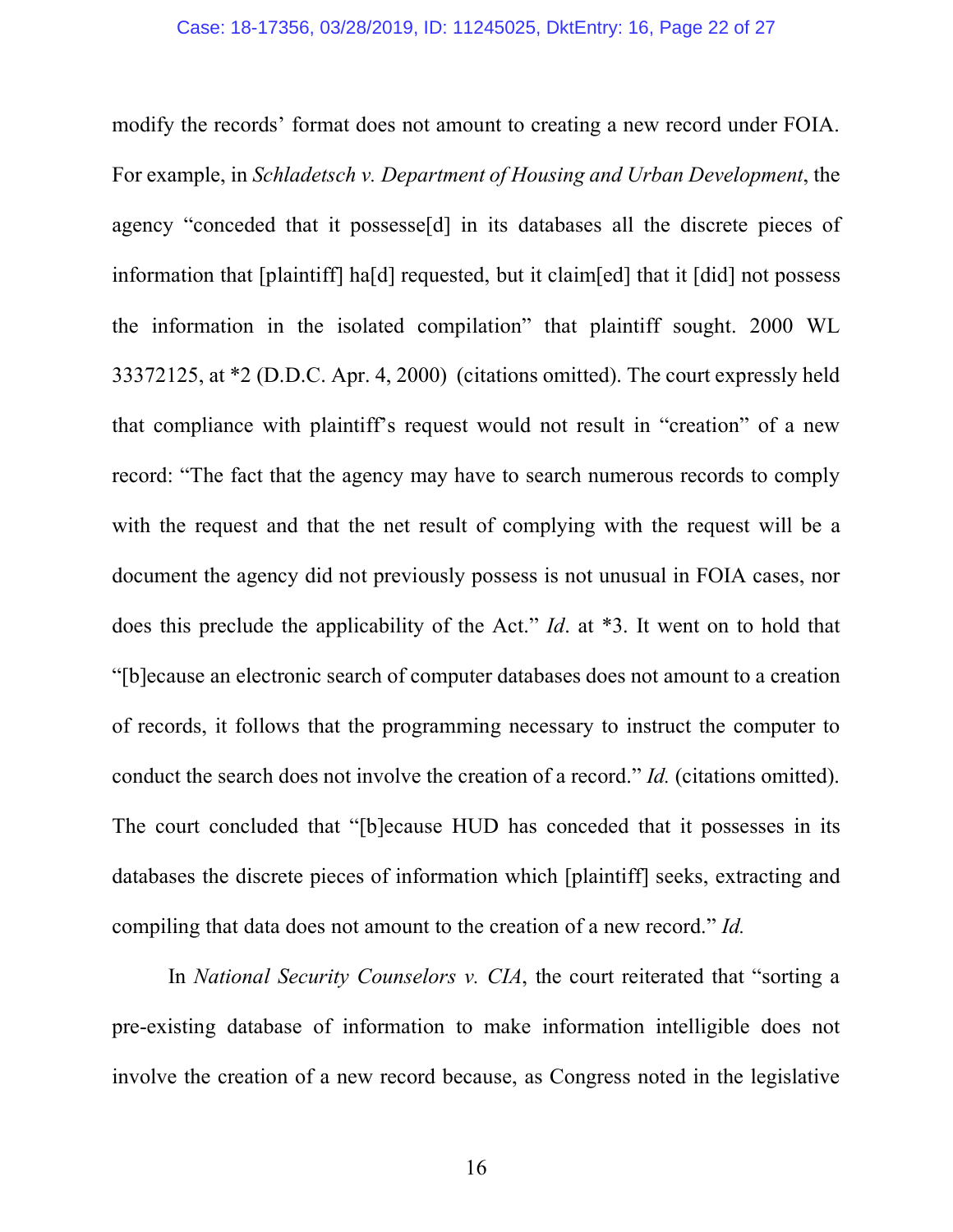#### Case: 18-17356, 03/28/2019, ID: 11245025, DktEntry: 16, Page 23 of 27

history to the E-FOIA Amendments, '[c]omputer records found in a database rather than a file cabinet may require the application of codes or some form of programming to retrieve the information.'" 898 F. Supp. 2d 233, 270 (D.D.C. 2012) (quoting H.R. Rep. No. 104-795, at 22 (1996)). Thus, a request that seeks "entire fields of data from particular electronic databases" is proper under FOIA, as long as the requester seeks "the contents of the database"—as opposed to an analysis of the data, or other information that does not otherwise exist. *Id.* at 271. *See also Schladetsch*, 2000 WL 33372125, at \*3 ("The programming necessary to conduct the search is a search tool and not the creation of a new record.").

The above cases demonstrate that searching for and extracting particular information maintained in an agency's database does not constitute the "creation" of a new record. Indeed, "[t]he fact that the agency may have to search numerous records to comply with the request and that the net result of complying with the request will be a document the agency did not previously possess is not unusual in FOIA cases" and is not a legitimate reason for an agency to resist disclosure. *Id.* (quoting *Disabled Officer's Association v. Rumsfeld*, 428 F. Supp. 454, 456 (D.D.C. 1977), *aff'd*, 574 F.2d 635 (D.C. Cir. 1978)). To the extent that the disputed items can be provided to plaintiffs through a query to the agency's database, the agency is legally obligated to conduct such searches.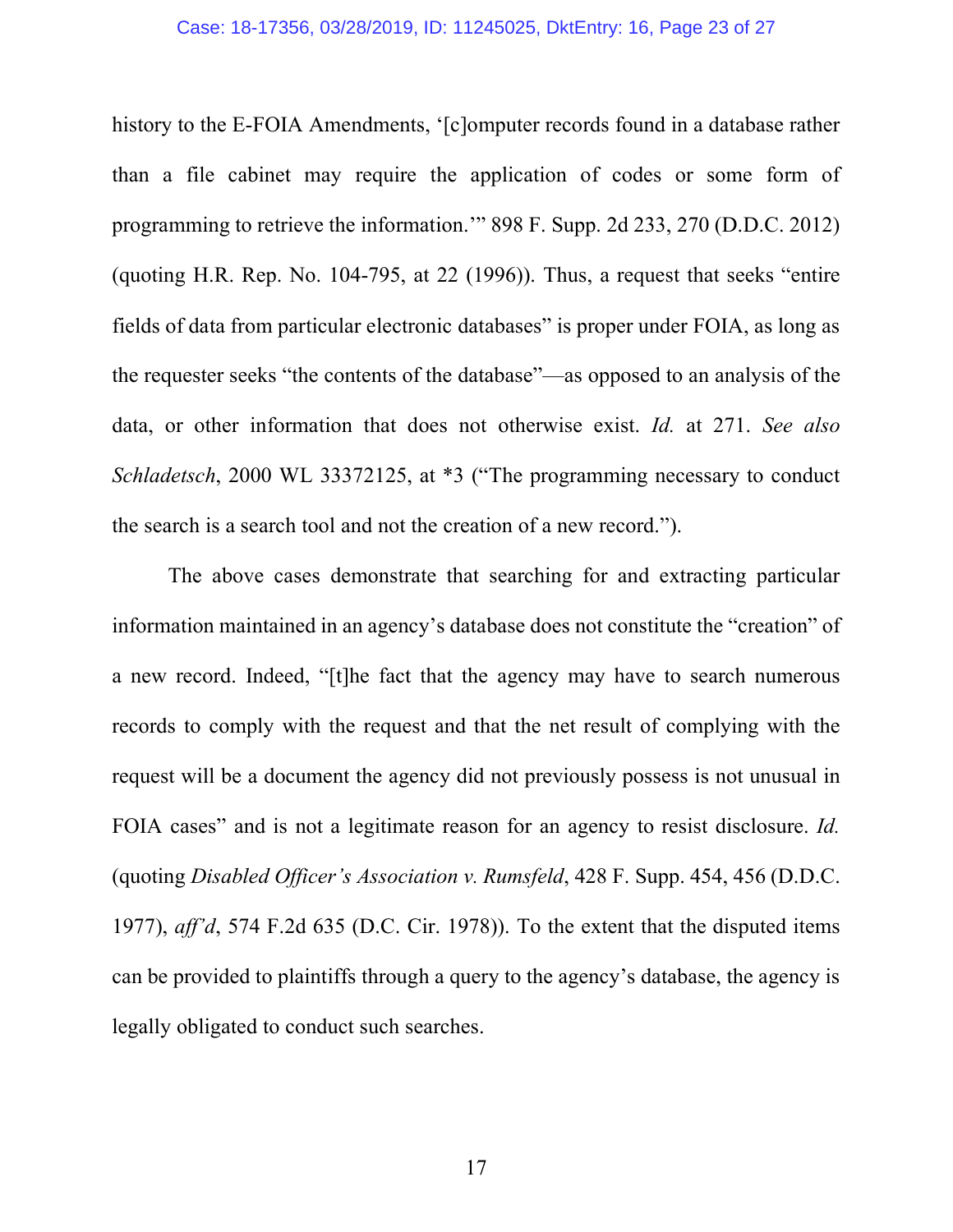Even prior to the E-FOIA Amendments, courts have interpreted FOIA to require agencies to manipulate existing records and databases to extract information sought by a public records requestor, and that doing so does not create a new record. In *May v. Department of Air Force*, a federal appellate court addressed records maintained as handwritten forms that, if released, could reveal the identity of the author based on the distinctive style of the handwriting. 800 F.2d 1402 (5th Cir. 1986). The court held the Air Force could create a typewritten copy of the records or recreate them in a third-party's hand to protect the identity of the author. *Id*. at 1403. It furthermore concluded that "such disclosure would . . . ensure maximum disclosure under the [FOIA], and not unreasonably burden the agency." *Id*. The principle articulated in *May* applies to aggregate data: to the extent that an agency must protect the privacy of individuals identified in its data, it can take steps to modify the data or release portions that are not identifiable without creating a new record. *See also Yeager v. DEA*, 678 F.2d 315, 321 (D.C. Cir. 1982) ("Although accessing information from computers may involve a somewhat different process than locating and retrieving manually-stored records, these differences may not be used to circumvent the full disclosure policies of the FOIA.").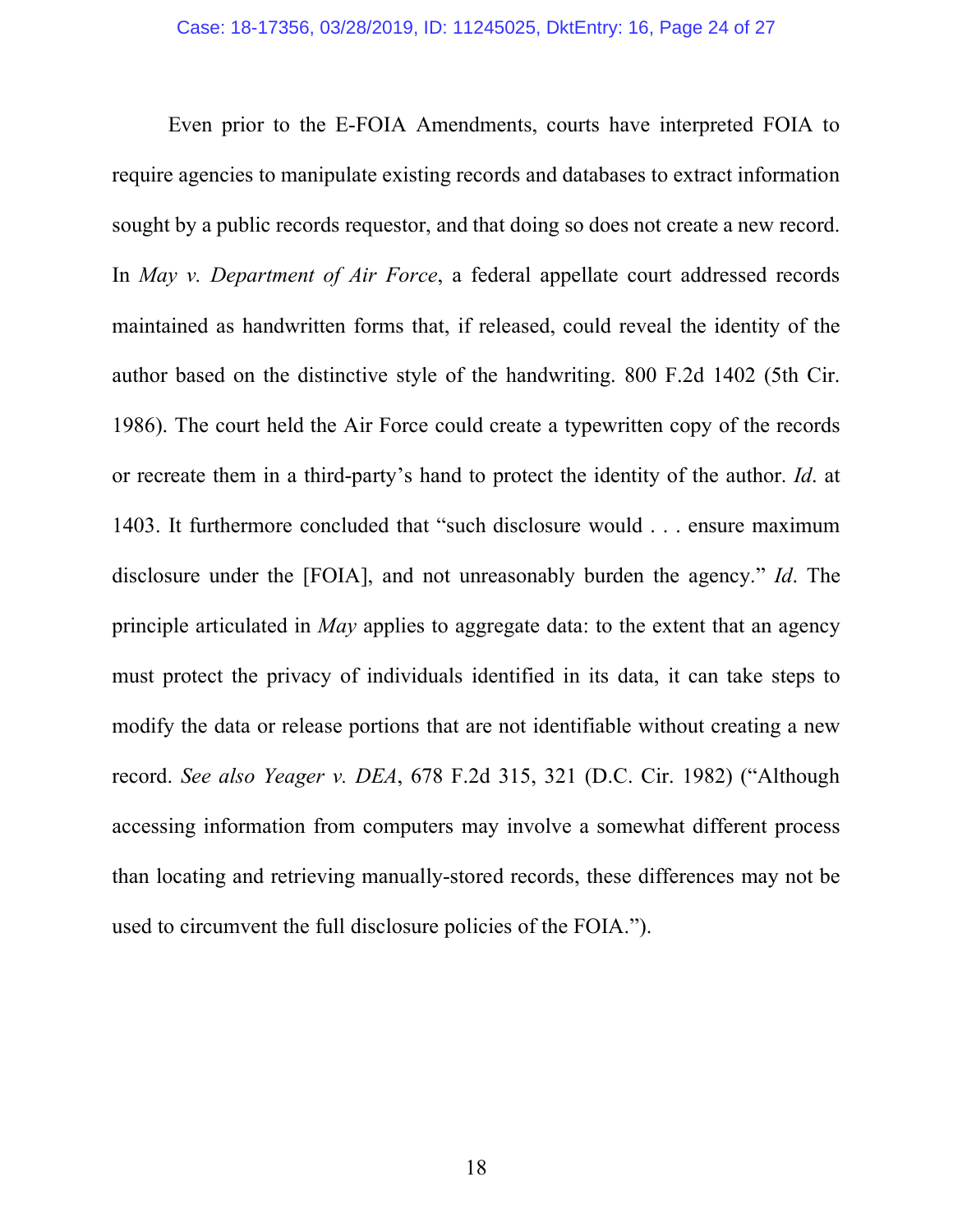## **CONCLUSION**

For the foregoing reasons, *amicus curiae* respectfully requests that this Court reverse the district court's decision and require the agency to provide statistical aggregate data to the Center for Investigative Reporting.

Dated: March 28, 2019 Respectfully Submitted,

/s/ Aaron Mackey Aaron Mackey ELECTRONIC FRONTIER FOUNDATION 815 Eddy Street San Francisco, CA 94109 Email: amackey@eff.org Telephone: (415) 436-9333

*Counsel for Amicus Curiae Electronic Frontier Foundation*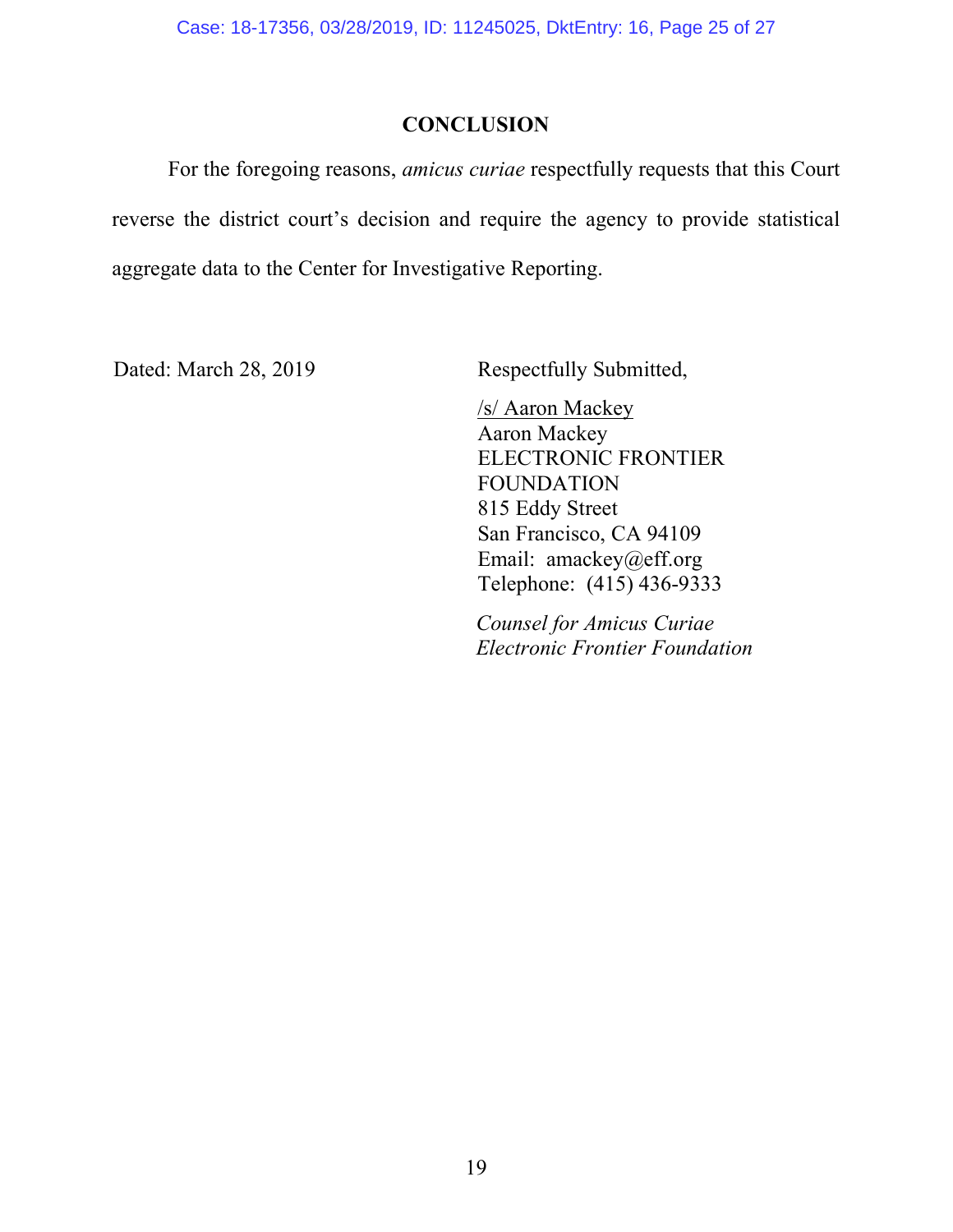## **CERTIFICATE OF COMPLIANCE WITH TYPE-VOLUME LIMITATION, TYPEFACE REQUIREMENTS AND TYPE STYLE REQUIREMENTS PURSUANT TO FED. R. APP. P. 32(A)(7)(C)**

Pursuant to Fed. R. App. P.  $32(a)(7)(C)$ , I certify as follows:

1. This Brief of Amici Curiae Electronic Frontier Foundation In Support of Plaintiffs-Appellants complies with the type-volume limitation, because this brief contains 3,875 words, excluding the parts of the brief exempted by Fed. R. App. P.  $32(a)(7)(B)(iii)$ ; and

2. This brief complies with the typeface requirements of Fed. R. App. P. 32(a)(5) and the type style requirements of Fed. R. App. P. 32(a)(6) because this brief has been prepared in a proportionally spaced typeface using Microsoft Word 2011, the word processing system used to prepare the brief, in 14 point font in Times New Roman font.

Dated: March 28, 2019 /s/ Aaron Mackey

Aaron Mackey

*Counsel for Amicus Curiae Electronic Frontier Foundation*